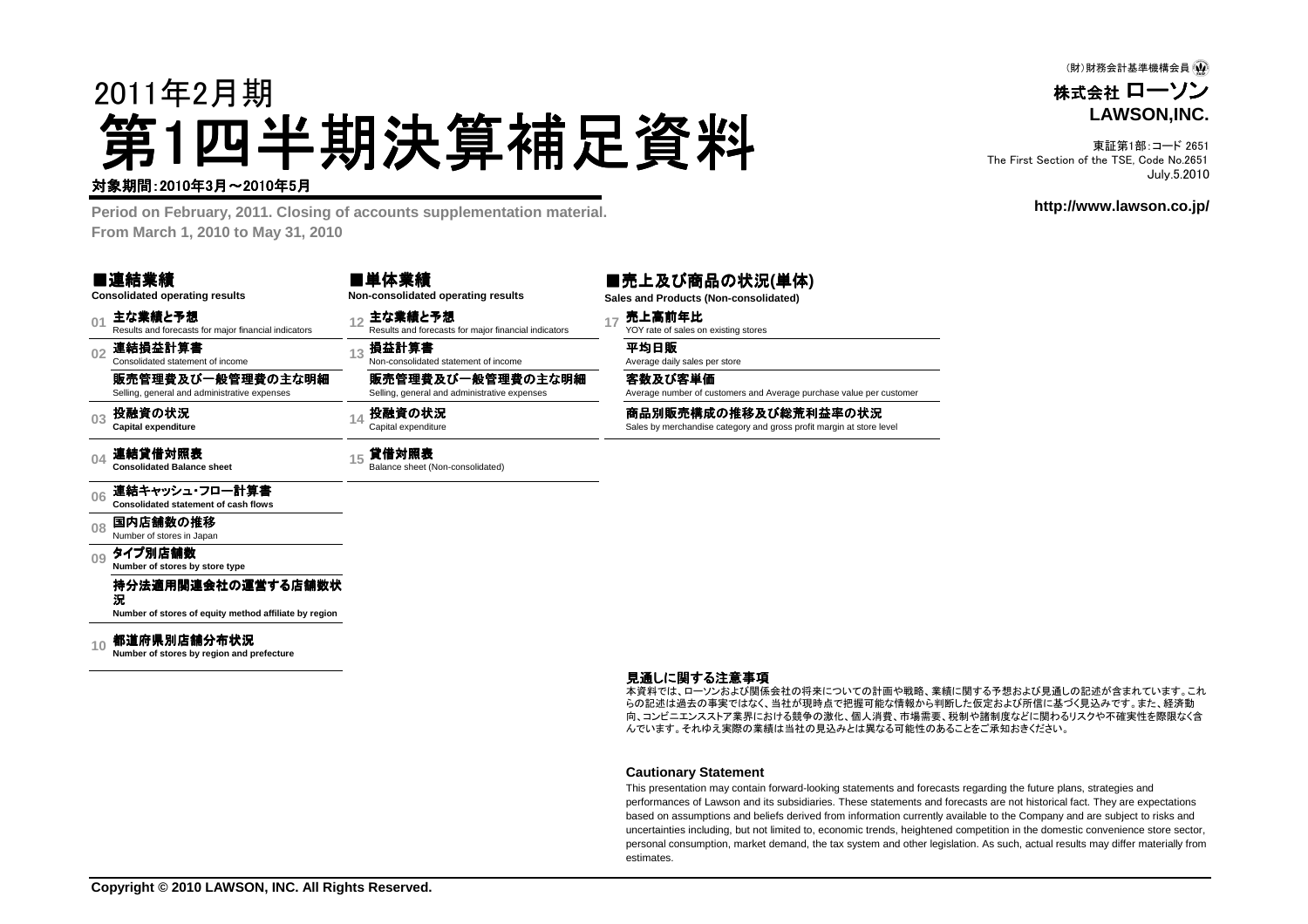### ■主な業績と予想 **Results and forecasts for major financial indicators**

|                                                                                        | 2009年度/FY2009      |          |                    |           | 2010年度/FY2010      |           |                           |                          |  |
|----------------------------------------------------------------------------------------|--------------------|----------|--------------------|-----------|--------------------|-----------|---------------------------|--------------------------|--|
|                                                                                        | 第1四半期/1Q           |          | 通期/Full year       |           | 第1四半期/1Q           |           | 通期計画/Full year (Forecast) |                          |  |
|                                                                                        | 2009.3.1-2009.5.31 |          | 2009.3.1-2010.2.28 |           | 2010.3.1-2010.5.31 |           |                           | 2010.3.1-2011.2.28       |  |
|                                                                                        | 金額/Amount          | 前年比/YoY  | 金額/Amount          | 前年比/YoY   | 金額/Amount          | 前年比/YoY   | 金額/Amount                 | 前年比/YoY                  |  |
| チェーン全店売上高(億円)<br>Total net sales (Hundred millions of yen)                             | 4,102              | 114.1%   | 16.661             | 106.9%    | 4.015              | 97.9%     | 16.630                    | 99.8%                    |  |
| 営業総収入 (億円)<br>Total operating revenues (Hundred millions of yen)                       | 1,100              | 143.3%   | 4.671              | 133.7%    | 1.065              | 96.9%     | 4.350                     | 93.1%                    |  |
| 营業利益 (億円)<br>Operating profit (Hundred millions of yen)                                | 121                | 101.5%   | 502                | 102.2%    | 112                | 91.8%     | 505                       | 100.4%                   |  |
| 経常利益 (億円)<br>Recurring profit (Hundred millions of yen)                                | 120                | 102.5%   | 494                | 101.3%    | 109                | 90.9%     | 491                       | 99.3%                    |  |
| 四半期(当期)純利益(億円)<br>Net profit (Hundred millions of yen)                                 | 59                 | 92.1%    | 125                | 52.8%     | 40                 | 68.3%     | 238                       | 189.5%                   |  |
| 1株当たり四半期(当期)純利益(円)<br>Net profit per share (yen)                                       |                    | 60.24    |                    | 126.67    |                    | 41.15     |                           | 239.99                   |  |
| <b>純資産</b> (億円)<br>Net assets (Hundred millions of yen)                                |                    | 1,996    |                    | 1,981     |                    | 1,952     |                           |                          |  |
| <b>総資産</b> (億円)<br>Total assets (Hundred millions of yen)                              |                    | 4,681    |                    | 4,481     |                    | 4,812     |                           |                          |  |
| 1株当たり純資産 (円)<br>Net assets per share (yen)                                             |                    | 1.948.72 |                    | 1.935.41  |                    | 1.896.65  |                           |                          |  |
| 総資産四半期(当期)純利益率<br><b>ROA</b>                                                           |                    | 1.3%     |                    | 2.8%      |                    | 0.9%      |                           |                          |  |
| 自己資本四半期(当期)純利益率<br>ROE                                                                 |                    | 3.1%     |                    | 6.5%      |                    | 2.2%      |                           |                          |  |
| 流動比率<br>Current ratio                                                                  |                    | 83.5%    |                    | 71.7%     |                    | 73.8%     |                           |                          |  |
| 固定比率<br>Fixed ratio                                                                    |                    | 150.6%   |                    | 164.6%    |                    | 171.0%    |                           |                          |  |
| 自己資本比率<br>Capital adequacy ratio                                                       |                    | 41.3%    |                    | 42.8%     |                    | 39.1%     |                           |                          |  |
| 営業活動によるキャッシュフロー (百万円)<br>Operating activities (Millions of yen)                        |                    | 39.390   |                    | 40.695    |                    | 54.537    |                           | $\overline{\phantom{0}}$ |  |
| 投資活動によるキャッシュフロー (百万円)<br>Investing activities (Millions of yen)                        |                    | $-9,596$ |                    | $-42,595$ |                    | $-4,820$  |                           |                          |  |
| 財務活動によるキャッシュフロー (百万円)<br>Financing activities (Millions of yen)                        |                    | $-9.875$ |                    | $-27.238$ |                    | $-10,756$ |                           | $\overline{\phantom{0}}$ |  |
| 現金及び現金同等物の期末残高 (百万円)<br>Cash and cash equivalents, end of the period (Millions of yen) |                    | 103,899  |                    | 54,843    |                    | 93,803    |                           |                          |  |
|                                                                                        |                    | 9,562    |                    | 9,761     |                    | 9,792     |                           | 9,961                    |  |

Note1:The operating revenues includes total sales of company-owned stores and royalties from franchised stores. 2:Forecast net profit per share in the full-year plan is calculated based on the number of outstandingshare as of May 31,2010. 3:Number of stores in Japan are figures of LAWSON Group, including storesoperated by LAWSON Okinawa.,Inc.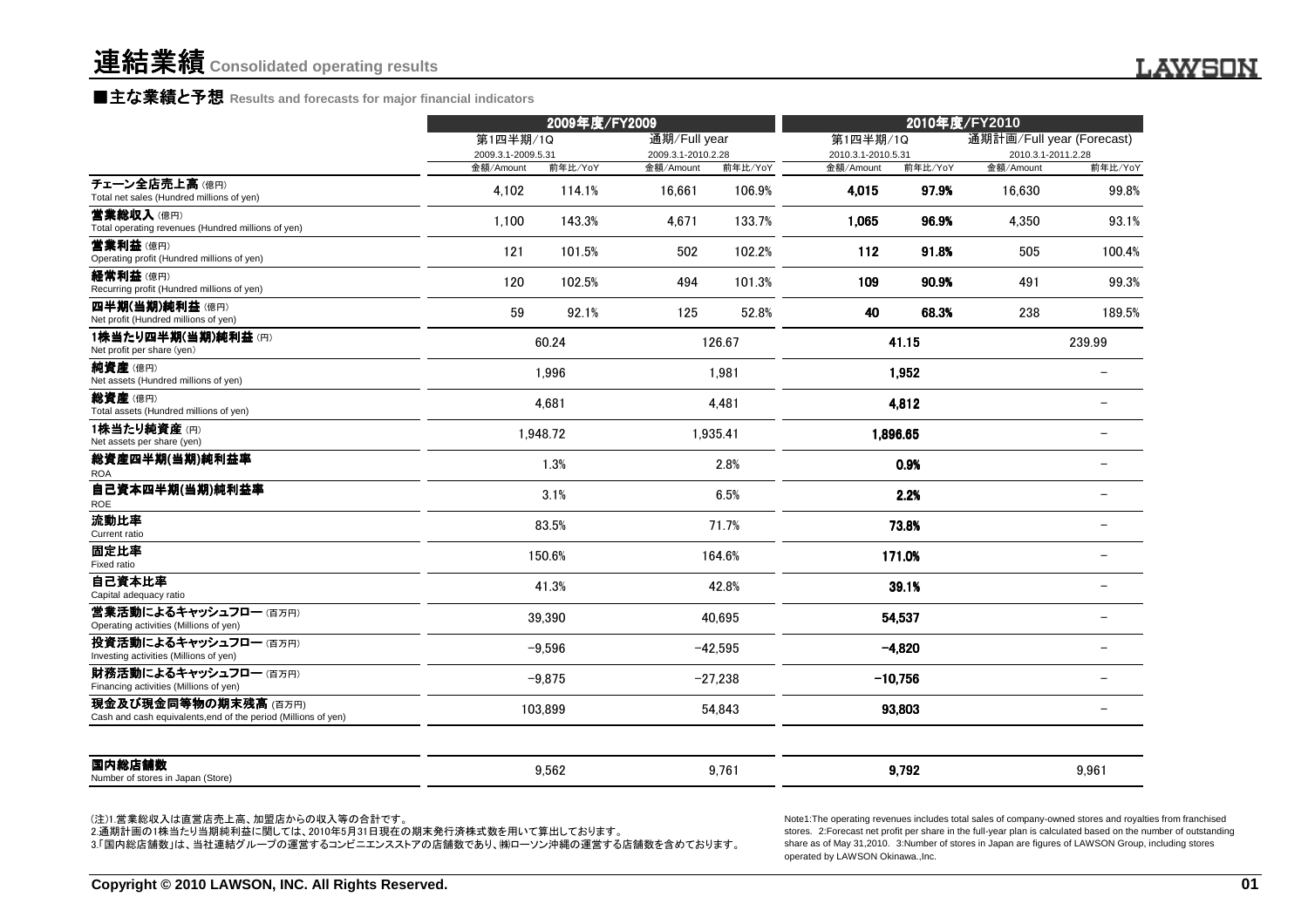### 連結業績**Consolidated operating results**

## ■連結損益計算書 ■連結損益計算書**Consolidated statement of income**

| 2009.3.1-2009.5.31<br>2010.3.1-2010.5.31                                                 | Increase (Decrease) |
|------------------------------------------------------------------------------------------|---------------------|
| 百万円/Millions of yen<br>百万円/Millions of yen                                               | 百万円/Millions of yen |
| 當業収入 Operating revenues<br>58.510<br>58,559                                              | 48                  |
| 加盟店からの収入 Franchise commission from franchised stores<br>46.501<br>46,308                 | $-193$              |
| 加盟店売上高 Net sales reported by franchised stores<br>358.899<br>353,765                     | $-5,133$            |
| 410.268<br>全店売上高 Total net sales of Lawson stores including franchised stores<br>401,524 | $-8,743$            |
| その他の営業収入 Other<br>12,009<br>12,251                                                       | 242                 |
| 売上高 Net sales<br>51,530<br>48,026                                                        | $-3,503$            |
| 110.041<br>106,586<br>営業総収入 Total operating revenues                                     | $-3,454$            |
| 38,335<br>35,544<br>売上原価 Cost of goods sold                                              | $-2,791$            |
| 売上総利益 Gross profit on sales<br>13,194<br>12,482                                          | $-712$              |
| 71,705<br>71,042<br>営業総利益 Operating gross profit                                         | $-663$              |
| 販売費及び一般管理費 Selling, general and administrative expenses<br>59.508<br>59,840              | 332                 |
| 12.197<br>11,201<br>営業利益 Operating profit                                                | $-996$              |
| 371<br>営業外収益 Non-operating income<br>501                                                 | 130                 |
| 706<br>470<br>営業外費用 Non-operating expense                                                | 236                 |
| 12,098<br>10,995<br>経常利益 Recurring profit                                                | $-1,102$            |
| 特別利益 Special gains<br>628                                                                | $-628$              |
| 特別損失 Special losses<br>2.816<br>3,172                                                    | 356                 |
| 税金等調整前四半期純利益 Income before income taxes and minority interests<br>9.909<br>7,823         | $-2,086$            |
| 法人税等 Income taxes<br>3.558<br>3,567                                                      | 8                   |
| 377<br>174<br>少数株主利益 Minority interests in net profit                                    | $-202$              |
| 四半期純利益 Net profit<br>5,974<br>4,081                                                      | $-1,892$            |

### ■販売管理費及び一般管理費の主な明細 Selling, general and administrative expenses<br>-

|                     |                     | 増減                                  |
|---------------------|---------------------|-------------------------------------|
| 2009.3.1-2009.5.31  | 2010.3.1-2010.5.31  | Increase (Decrease)                 |
| 百万円/Millions of yen | 百万円/Millions of yen | 百万円/Millions of yen                 |
| 17.065              | 17,972              | 907                                 |
| 14.540              | 14.218              | $-322$                              |
| 3,755               | 2,732               | $-1.022$                            |
| 4.474               | 5.550               | 1.075                               |
| 2,416               | 2,905               | 488                                 |
| 17.256              | 16,461              | $-794$                              |
| 59.508              | 59,840              | 332                                 |
|                     |                     | 前第1四半期連結累計期間/1Q ▌ 当第1四半期連結累計期間/1Q │ |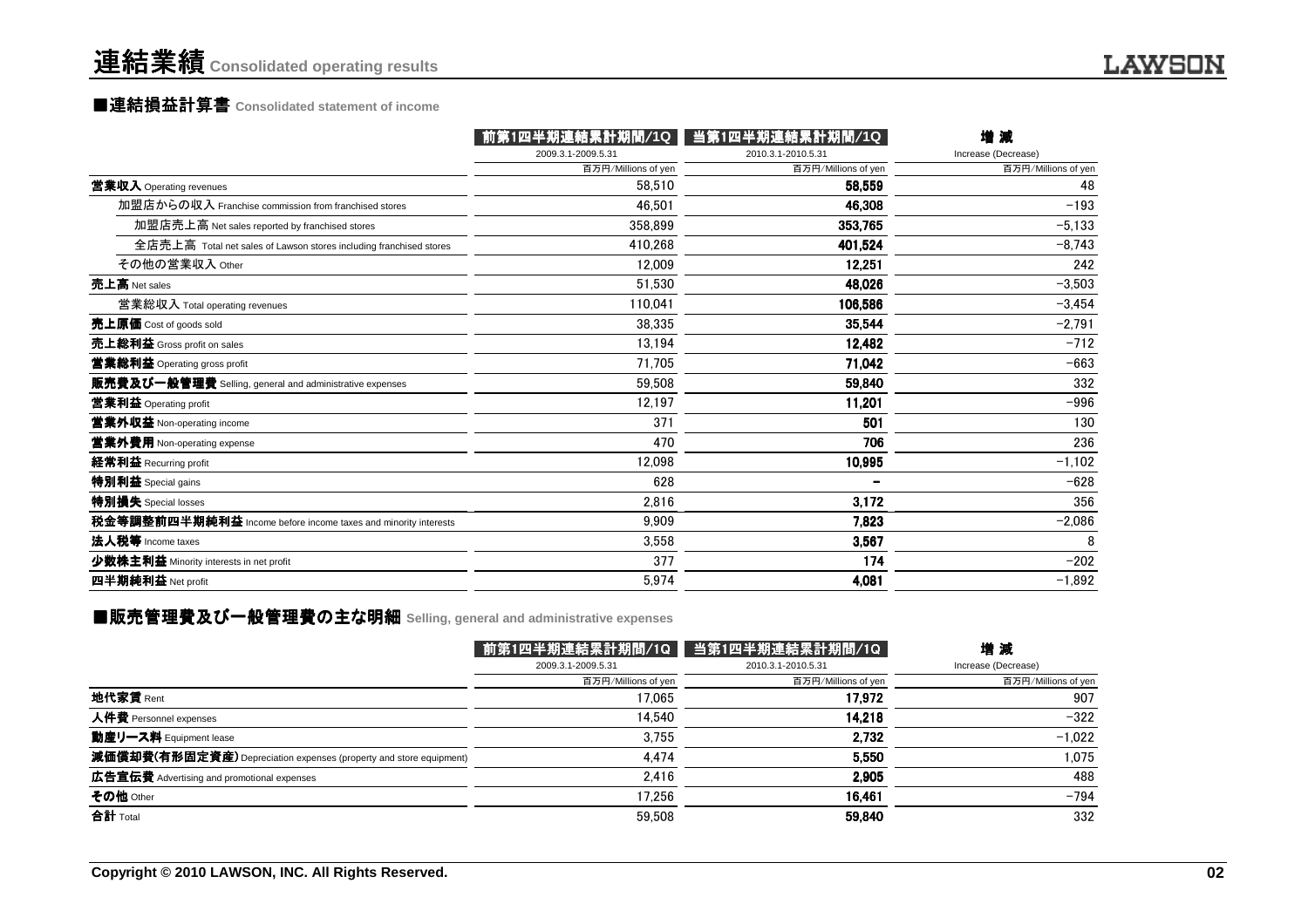| ■投融資の状況                                                  | 前第1四半期連結累計期間/1Q                    | 当第1四半期連結累計期間/1Q                   | 2010年度計画            |
|----------------------------------------------------------|------------------------------------|-----------------------------------|---------------------|
| Capital expenditure                                      | Previous period 2009.3.1-2009.5.31 | Current period 2010.3.1-2010.5.31 | Forecasts / 2011.2  |
|                                                          | 百万円/Millions of yen                | 百万円/Millions of yen               | 百万円/Millions of yen |
| 新店投資 New store                                           | 3.719                              | 3.608                             | 15,000              |
| 既存店投資 Existing store                                     | 1.559                              | 1.493                             | 11.000              |
| システム関連投資 IT                                              | 2.532                              | 2.304                             | 9.500               |
| その他 Other                                                | 587                                | 696                               | 500                 |
| 投資小計 Subtotal                                            | 8.397                              | 8.101                             | 36,000              |
| 出資·融資 Investments & loan                                 | 201                                | $-225$                            | 1.000               |
| リース Lease                                                | 5.943                              | 3.322                             | 18,000              |
| 合計 Total                                                 | 14.541                             | 11.198                            | 55,000              |
| 有形固定資産減価償却費 Depreciation of Property and store equipment | 4.474                              | 5,550                             | 25,600              |
| 無形固定資産償却費 Depreciation of intangible assets              | 1.276                              | 2.090                             | 9,400               |
| 減価償却費計 Depreciation                                      | 5,751                              | 7,640                             | 35,000              |

(注)1.リースは各会計期間に取得したリース物件の取得価額相当額を記載しております。

2.新リース会計の適用により、有形固定資産減価償却費には、売買処理されるリース物件の減価償却費を含んでおります。

3.無形固定資産償却費には、連結調整勘定償却額を含んでおります。

4.2010年度のリース債務の返済による支出は、2,801百万円です。

Note1:'Lease' is the amount of equivalency charge in each fiscal term.

 2:Depreciation of property and store equipment includes depreciation for leased property treated as a sale-and-purchase transactiondue to the application of new lease accounting standards in Japan.

3:Amortization expenses for intangible assets are included in consolidated depreciation and amortization.

4.The amount of repayments of lease obligations(consolidated) is 2,801 millions of yen in FY2010.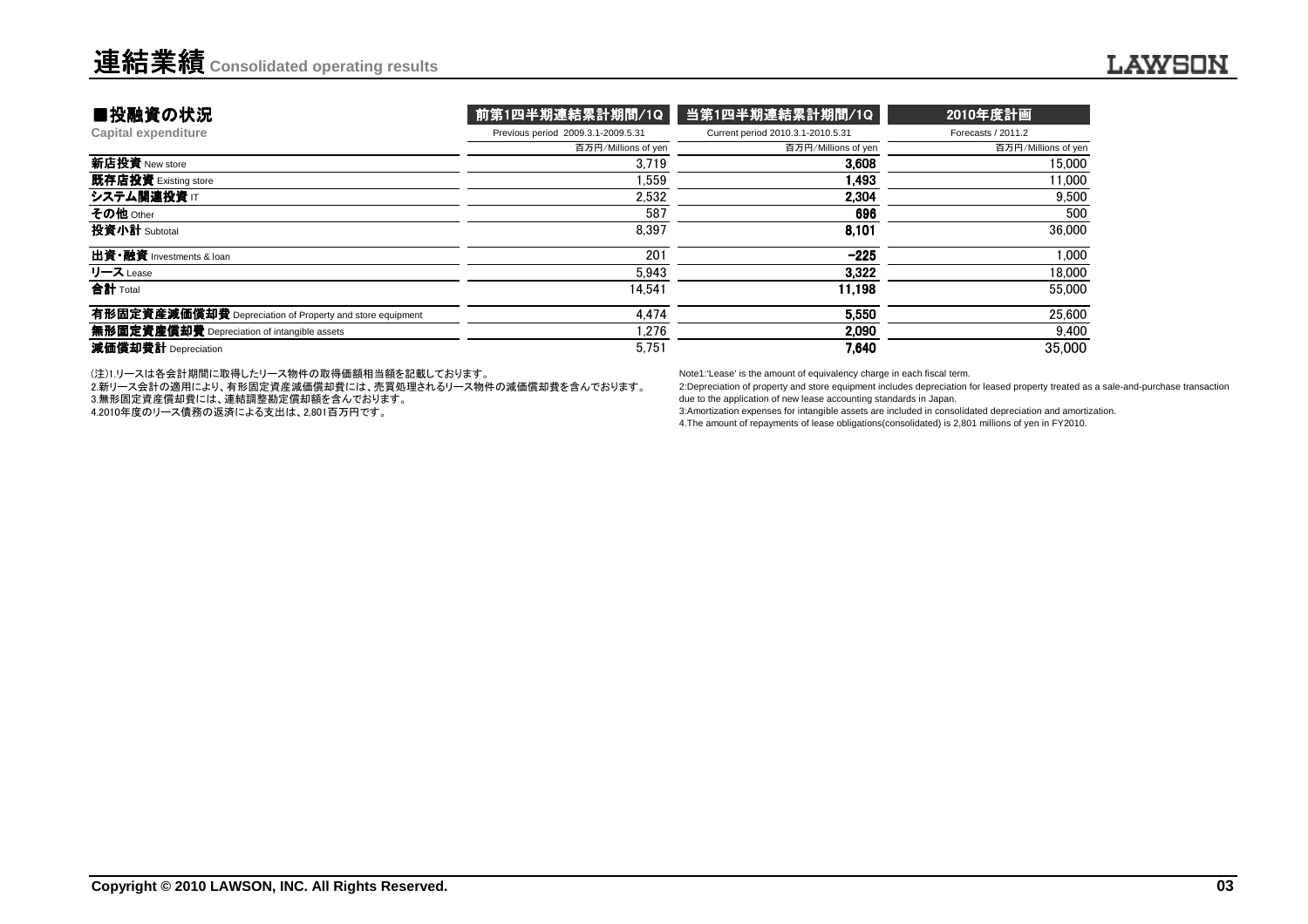### ■連結貸借対照表 **Consolidated Balance sheet**

|                                                                                        | 前連結会計年度末<br>(2010年2月28日現在)             | 当連結会計期間末<br>(2010年5月31日現在)       | 増減                  |
|----------------------------------------------------------------------------------------|----------------------------------------|----------------------------------|---------------------|
|                                                                                        | Previous fiscal term (As of 2.28,2010) | Current period (As of 5.31,2010) | Increase (Decrease) |
| [資産の部 Assets]                                                                          | 百万円/Millions of yen                    | 百万円/Millions of yen              | 百万円/Millions of yen |
| 流動資産 Current assets                                                                    | 132.198                                | 159,547                          | 27,349              |
| 現金及び預金 Cash and bank deposits                                                          | 64.017                                 | 100.377                          | 36.360              |
| 加盟店貸勘定 Accounts receivable - due from franchised stores                                | 20.790                                 | 14,246                           | $-6,544$            |
| 有価証券 Marketable securities                                                             | 2.500                                  | 2,500                            |                     |
| 商品 Merchandise inventories                                                             | 4.446                                  | 4,440                            | $-6$                |
| 未収入金 Accounts receivable - other                                                       | 26,445                                 | 26,258                           | $-186$              |
| 繰延税金資産 Deferred tax assets                                                             | 4.587                                  | 2,520                            | $-2,067$            |
| その他 Other                                                                              | 9,567                                  | 9,337                            | $-229$              |
| 貸倒引当金 Allowance for doubtful accounts                                                  | $-155$                                 | $-132$                           | 23                  |
| 固定資産 Fixed assets                                                                      | 315,933                                | 321.665                          | 5,732               |
| 有形固定資産 Property and store equipment-at net book value                                  | 145.308                                | 150.097                          | 4,788               |
| ・建物及び構築物 Buildings and structures                                                      | 96.452                                 | 95.414                           | $-1.037$            |
| ・車両運搬具及び工具器具備品 Vehicles, tools, furniture and fixtures                                 | 12.858                                 | 12,459                           | $-398$              |
| •その他 Other                                                                             | 35.997                                 | 42.222                           | 6,225               |
| 無形固定資産 Intangible assets                                                               | 34.407                                 | 34.683                           | 276                 |
| 投資その他の資産 Investments and other                                                         | 136.216                                | 136,884                          | 667                 |
| ・長期貸付金 Long-terms loans receivable                                                     | 29.724                                 | 30,538                           | 813                 |
| ・差入保証金 Lease deposits                                                                  | 83.205                                 | 82.917                           | $-288$              |
| •繰延税金資産 Deferred tax assets                                                            | 15.274                                 | 15.460                           | 186                 |
| •破産更生債権等 Claims provable in bankruptcy, claims provable in rehabilitation and<br>other | 13,631                                 | 14,646                           | 1,015               |
| •その他 Other                                                                             | 9,018                                  | 9,027                            | 8                   |
| •貸倒引当金 Allowance for doubtful accounts                                                 | $-14,636$                              | $-15,704$                        | $-1,068$            |
| 資産合計 Total Assets                                                                      | 448,131                                | 481,213                          | 33,081              |
| 有形固定資産の減価償却累計額<br>Accumulated depreciation of property and store equipment             | 134,339                                | 138.452                          | 4,113               |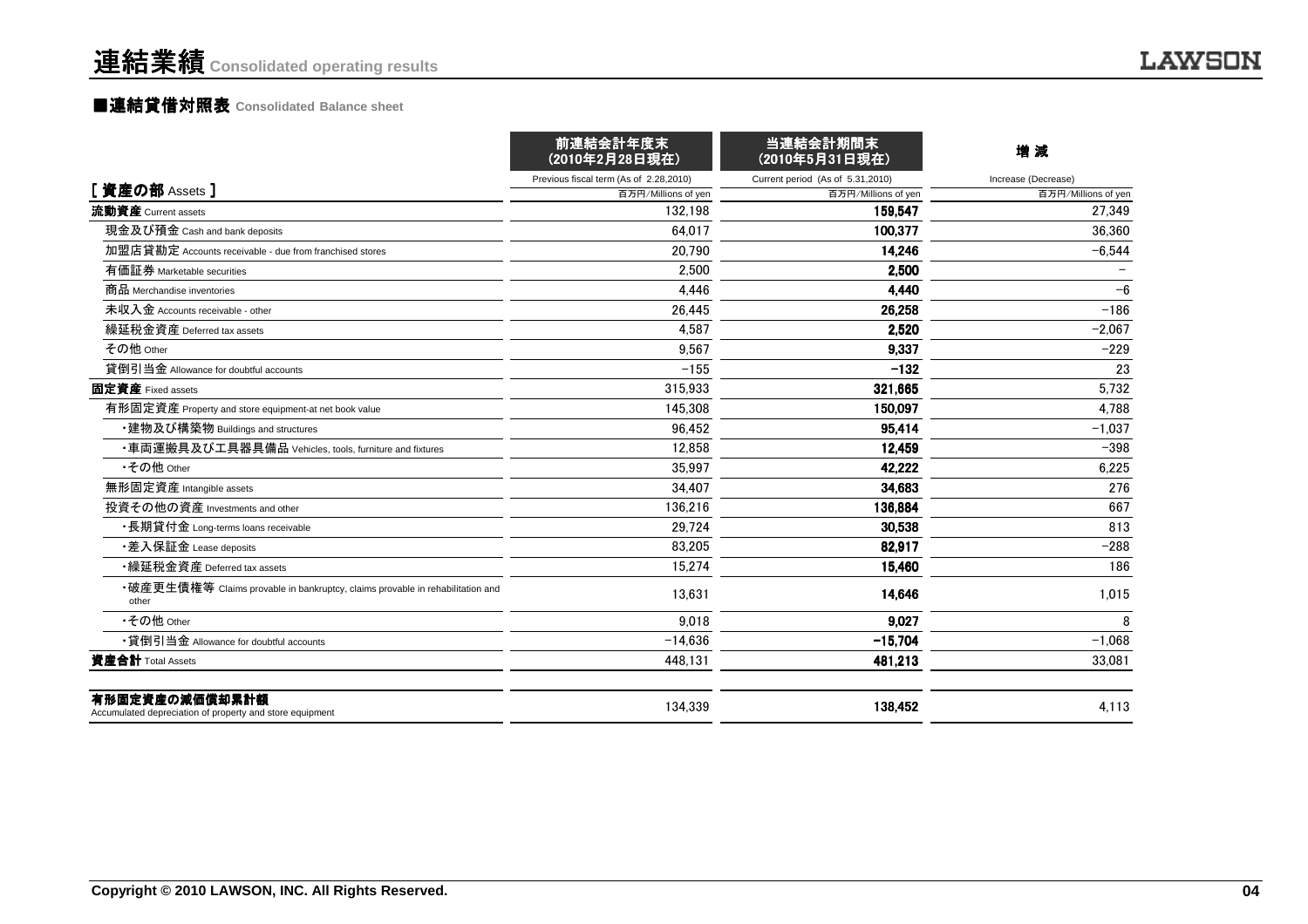### ■連結貸借対照表 Consolidated Balance sheet

|                                                                                             | 前連結会計年度末<br>(2010年2月28日現在)             | 当連結会計期間末<br>(2010年5月31日現在)       | 増減                       |
|---------------------------------------------------------------------------------------------|----------------------------------------|----------------------------------|--------------------------|
|                                                                                             | Previous fiscal term (As of 2.28,2010) | Current period (As of 5.31,2010) | Increase (Decrease)      |
| [負債の部 Liabilities ]                                                                         | 百万円/Millions of yen                    | 百万円/Millions of yen              | 百万円/Millions of yen      |
| 流動負債 Current liabilities                                                                    | 184.496                                | 216.225                          | 31.729                   |
| 買掛金 Accounts payable-trade                                                                  | 73,189                                 | 81.551                           | 8,362                    |
| 加盟店借勘定 Accounts payable-due to franchised stores                                            | 1,024                                  | 1,555                            | 531                      |
| 未払法人税等 Income taxes payable                                                                 | 9.852                                  | 1,783                            | $-8,068$                 |
| 預り金 Deposits received                                                                       | 65.858                                 | 102,403                          | 36,544                   |
| 賞与引当金 Accrued employees' bonuses                                                            | 2,789                                  | 1,338                            | $-1,450$                 |
| ポイント引当金 Provision for use of points granted                                                 | 2,097                                  | 1,584                            | $-513$                   |
| その他 Other                                                                                   | 29.684                                 | 26,007                           | $-3,677$                 |
| 固定負債 Long-term liabilities                                                                  | 65,499                                 | 69,746                           | 4,246                    |
| 退職給付引当金 Allowance for employees' retirement benefits                                        | 6.206                                  | 6,483                            | 276                      |
| 役員退職慰労引当金<br>Allowance for retirement benefits to executive officers and corporate auditors | 217                                    | 180                              | $-36$                    |
| 長期預り保証金 Deposits received from franchisees and lessees                                      | 38,710                                 | 38,462                           | $-248$                   |
| その他 Other                                                                                   | 20.365                                 | 24,620                           | 4,255                    |
| 負債合計 Total liabilities                                                                      | 249.996                                | 285,971                          | 35,975                   |
| [純資産の部 Net assets ]                                                                         |                                        |                                  |                          |
| 株主資本 Owners' equity                                                                         | 192,485                                | 188,633                          | $-3,851$                 |
| 資本金 Common stock                                                                            | 58,506                                 | 58,506                           |                          |
| 資本剰余金 Capital surplus                                                                       | 41,520                                 | 41,520                           |                          |
| 利益剰余金 Retained earnings                                                                     | 94,171                                 | 90,319                           | $-3,851$                 |
| 自己株式 Treasury stock-at cost                                                                 | $-1,713$                               | $-1,713$                         |                          |
| 評価・換算差額等 Valuation and translation adjustments                                              | $-554$                                 | $-545$                           | 8                        |
| その他有価証券評価差額金 Net unrealized gain on available-for-sale securities                           | 14                                     | 18                               | 3                        |
| 土地再評価差額金 Land revaluation difference                                                        | $-634$                                 | $-634$                           | $\overline{\phantom{a}}$ |
| 為替換算調整勘定 Foreign currency translation adjustments                                           | 65                                     | 70                               | 5                        |
| 新株予約権 Stock acquisition rights                                                              | 346                                    | 348                              | $\overline{2}$           |
| 少数株主持分 Minority interests                                                                   | 5,858                                  | 6,805                            | 946                      |
| 純資産合計 Total net assets                                                                      | 198,135                                | 195,241                          | $-2,893$                 |
| 負債純資産合計 Total liabilities, and total net assets                                             | 448.131                                | 481,213                          | 33.081                   |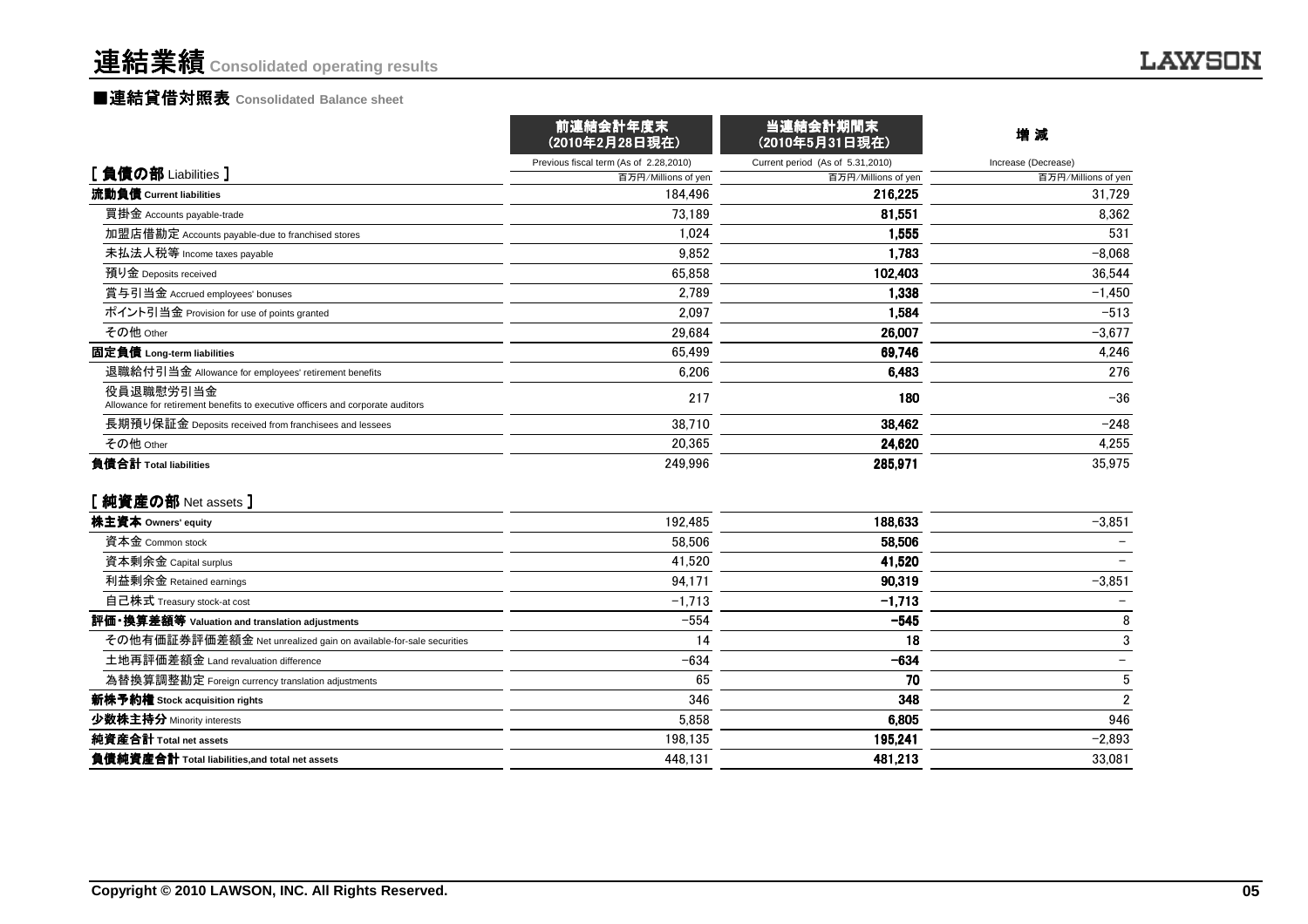### **■連結キャッシュ・フロ一計算書** Consolidated statement of cash flows<br>■

|                                                                                                             | 前第1四半期連結累計期間/1Q     | 当第1四半期連結累計期間/1Q     | 増減                  |
|-------------------------------------------------------------------------------------------------------------|---------------------|---------------------|---------------------|
|                                                                                                             | 2009.3.1-2009.5.31  | 2010.3.1-2010.5.31  | Increase (Decrease) |
| I.営業活動によるキャッシュ・フロー Operating activities                                                                     | 百万円/Millions of yen | 百万円/Millions of yen | 百万円/Millions of yen |
| 税金等調整前当期純利益 Income before income taxes                                                                      | 9.909               | 7.823               | $-2.086$            |
| 減価償却費 Depreciation of property and store equipment                                                          | 5.751               | 7.640               | 1.889               |
| 固定資産除却損 Loss on retirement of noncurrent assets                                                             | 600                 | 400                 | $-200$              |
| 減損損失 Loss on impairment of long-lived assets                                                                | 1,354               | 2.180               | 825                 |
| 退職給付引当金の増減額(マイナスは減少)<br>Increase (decrease) in provision for allowance for retirement benefits to employees | 255                 | 276                 | 21                  |
| 受取利息 Interest received                                                                                      | $-165$              | $-163$              | $\mathbf{1}$        |
| 支払利息 Interest expense                                                                                       | 45                  | 220                 | 174                 |
| その他の損益(マイナスは益) Other - net                                                                                  | $-1,229$            | $-1.674$            | $-445$              |
| 売上債権の増減額(マイナスは増加)<br>Decrease (increase) in accounts receivable due from franchised stores                  | $-4.755$            | 6.544               | 11.299              |
| 未収入金の増減額(マイナスは増加) Decrease (increase) in accounts receivable - other                                        | 2.277               | 189                 | $-2.088$            |
| 仕入債務の増減額(マイナスは減少)<br>Increase (decrease) in accounts payable-trade and due to franchised stores             | 6.772               | 9,013               | 2.240               |
| 未払金の増減額(マイナスは減少) Increase (decrease) in accounts payable - other                                            | $-8.179$            | $-6,199$            | 1.979               |
| 預り金の増減額(マイナスは減少) Increase (decrease) in deposit received                                                    | 35.391              | 36,425              | 1.034               |
| 預り保証金の増減額(マイナスは減少)<br>Increase (decrease) in lease deposits from franchisee and lessees                     | $-1,208$            | $-248$              | 960                 |
| その他の資産・負債の増減額 Other - net                                                                                   | 1.339               | 2,394               | 1,054               |
| 小計 Subtotal                                                                                                 | 48.159              | 64,822              | 16,662              |
| 利息の受取額 Interest and dividend income received                                                                | 164                 | 162                 | $-1$                |
| 利息の支払額 Interest expenses paid                                                                               | $-44$               | $-220$              | $-175$              |
| 法人税等の支払額 Income taxes paid                                                                                  | $-8,889$            | $-10,227$           | $-1,337$            |
| 営業活動によるキャッシュ・フロー Net cash provided by operating activities                                                  | 39.390              | 54,537              | 15.147              |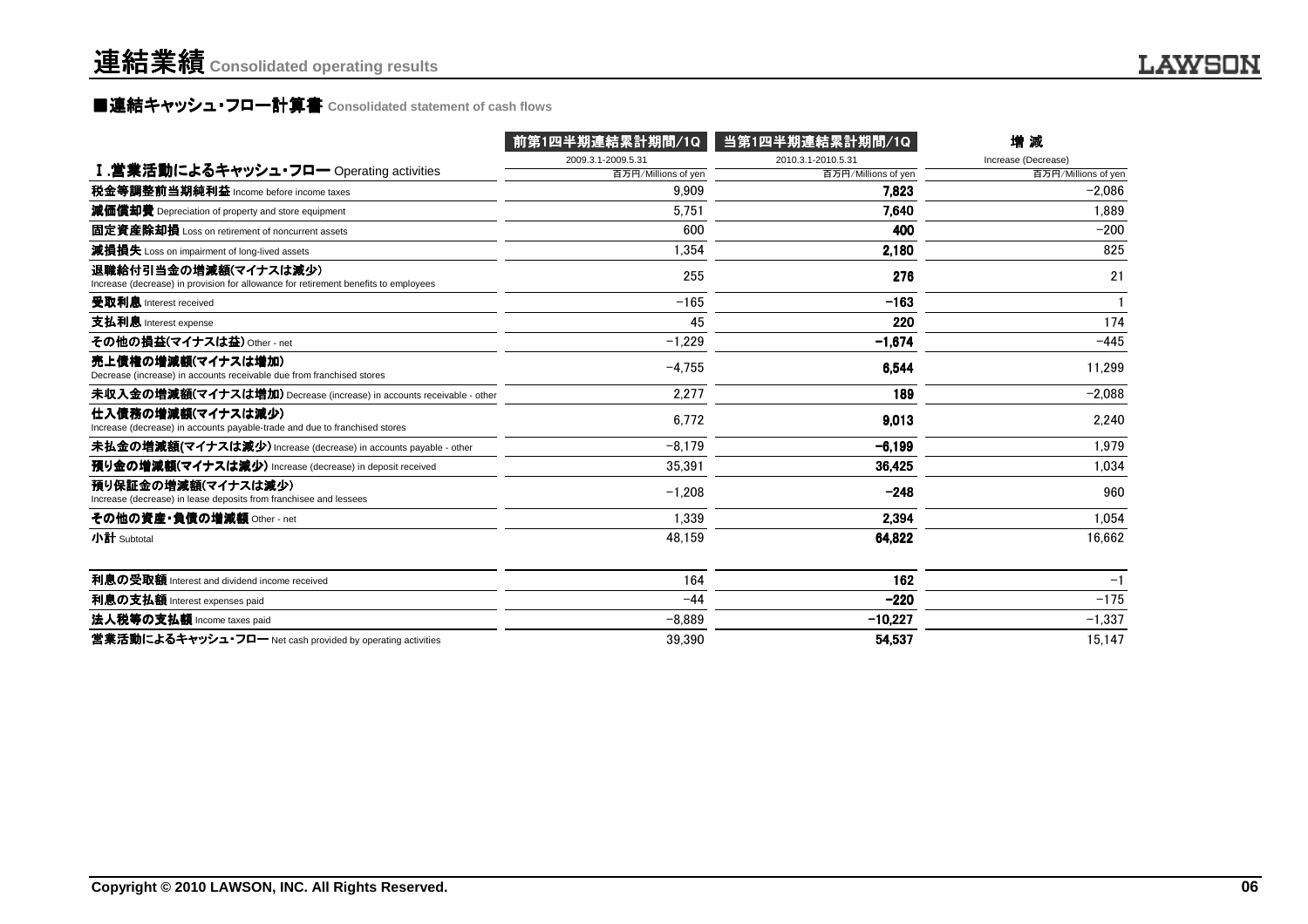|                                                                                                                              | 前第1四半期連結累計期間/1Q     | 当第1四半期連結累計期間/1Q     | 增減                  |
|------------------------------------------------------------------------------------------------------------------------------|---------------------|---------------------|---------------------|
|                                                                                                                              | 2009.3.1-2009.5.31  | 2010.3.1-2010.5.31  | Increase (Decrease) |
| Ⅱ.投資活動によるキャッシュ・フロー Investing activities                                                                                      | 百万円/Millions of yen | 百万円/Millions of yen | 百万円/Millions of yen |
| 定期預金の預入による支出 Payments into time deposits                                                                                     | $-1,500$            | $-400$              | 1,100               |
| 定期預金の払戻による収入 Proceeds from withdrawal of time deposits                                                                       |                     | 3,000               | 3.000               |
| 有価証券の取得による支出 Payment for purchases of marketable securities                                                                  | $-299$              |                     | 299                 |
| 有価証券の償還による収入 Proceeds from redemption of marketable securities                                                               | 800                 |                     | $-800$              |
| 関係会社株式の取得による支出 Increase in advances to associated company                                                                    | $-100$              |                     | 100                 |
| 連結範囲変更を伴う子会社株式取得による収入 Proceeds from purchase of investments<br>in subsidiaries resulting in change in scope of consolidation |                     | 455                 | 455                 |
| 短期貸付金の増減額(マイナスは増加) Decrease (increase) in short-term loans receivable                                                        | $-218$              |                     | 218                 |
| 有形固定資産の取得による支出 Payment for acquisition of property and store equipment                                                       | $-5,416$            | $-4.941$            | 475                 |
| 無形固定資産の取得による支出 Payment for acquisition of intangible fixed assets                                                            | $-2.314$            | $-2.402$            | $-87$               |
| その他 Other - net                                                                                                              | $-547$              | $-532$              | 15                  |
| 投資活動によるキャッシュ・フロー Net cash used in investing activities                                                                       | $-9,596$            | $-4,820$            | 4,776               |
| Ⅲ.財務活動によるキャッシュ・フロー Financing activities                                                                                      |                     |                     |                     |
| リース債務の返済による支出 Repayments of lease obligations                                                                                | $-1747$             | $-2.801$            | $-1,053$            |
| 長期借入金の返済による支出 Decrease in long-term debt                                                                                     | $-154$              |                     | 154                 |
| 配当金の支払額 Cash dividends paid                                                                                                  | $-7.933$            | $-7,933$            | $\mathbf 0$         |
| その他 Other - net                                                                                                              | $-40$               | $-21$               | 18                  |
| 財務活動によるキャッシュ・フロー Net cash used in financing activities                                                                       | $-9.875$            | $-10.756$           | $-880$              |
| Ⅳ.現金及び現金同等物の増減額(マイナスは減少)<br>Net Increase (decrease) in cash and cash equivalents                                             | 19.917              | 38,960              | 19,042              |
| Ⅴ.現金及び現金同等物の期首残高<br>Cash and cash equivalents, beginning of year                                                             | 83,981              | 54,843              | $-29,138$           |
| Ⅵ.現金及び現金同等物の期末残高<br>Cash and cash equivalents at the end of year                                                             | 103.899             | 93.803              | $-10.095$           |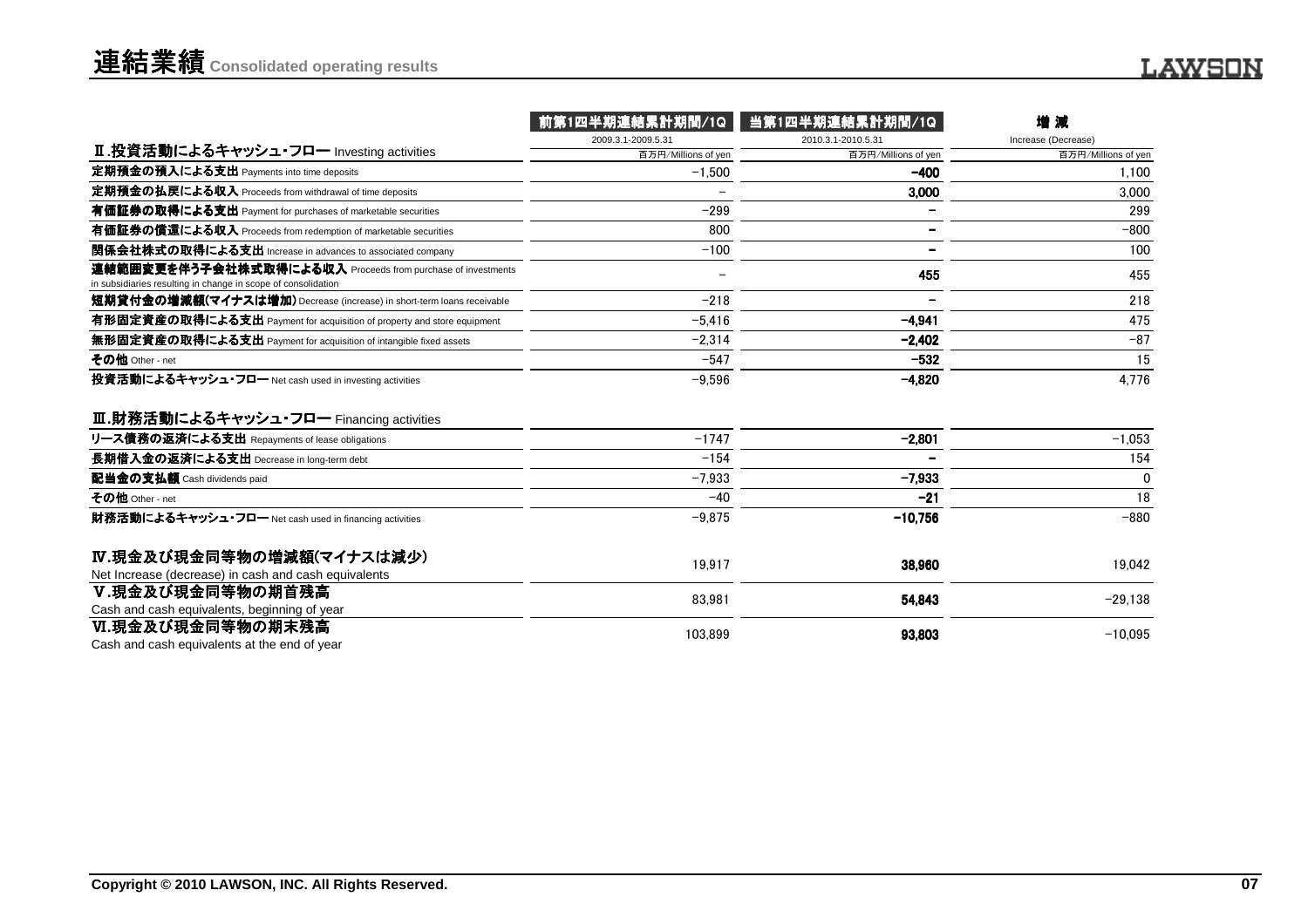### **■国内店舗数の推移 Number of stores in Japan**

| 2009.3.1-2009.5.31<br>2010.3.1-2010.5.31<br>February, 2011 (Forecast)<br>単体 Number of stores (Non-consolidated)<br>$\overline{97}$<br>開店 Opening (店/Store)<br>$\frac{113}{113}$<br>400<br>$\overline{77}$<br>$\overline{74}$<br>350<br>閉店 Closure (店/Store)<br>$\overline{30}$<br>$\overline{27}$<br>うち置換(-) Re-location(-)<br>$\overline{23}$<br>36<br>50<br>純増 Net Increase (店/Store)<br>8,625<br>8,665<br>8,679<br>総店舗数Total number of stores<br>グループ会社 Consolidated subsidiaries<br>$\overline{15}$<br>$\overline{18}$<br>200<br>開店 Opening (店/Store)<br>$\mathbf{3}$<br>$\overline{23}$<br>$\overline{50}$<br>閉店 Closure (店/Store)<br>うち置換(-) Re-location(-)<br>$\overline{\phantom{a}}$<br>$\overline{\phantom{a}}$<br>$\overline{\phantom{0}}$<br>$\overline{12}$<br>$-5$<br>150<br>純増 Net Increase (店/Store)<br>937<br>1,127<br>総店舗数Total number of stores<br>1,282<br>グループ計 Total<br>109<br>129<br>560<br>開店 Opening (店/Store)<br>74<br>$\overline{98}$<br>360<br>閉店 Closure (店/Store)<br>$\overline{27}$<br>$\overline{30}$<br>うち置換(-) Re-location(-)<br>$\overline{\phantom{a}}$<br>35<br>$\overline{31}$<br>200<br>純増 Net Increase (店/Store)<br>9,562<br>9,792<br>総店舗数Total number of stores<br>9,961<br>(注)1. 上記の表の数値は、当社連結グループの運営するコンビニエンスストアの店舗数です。(株)ローソン沖縄の運営す<br>Note1: Number of stores are consolidated figures of LAWSON Group, includes stores<br>る店舗数を含みます。<br>operated by Lawson Okinawa Inc.<br>2.「グループ計」の「開店」及び「閉店」の数値は、グループ間での業態変更店舗数を除いています。<br>2:Store numbers for the Group, "opening" and "closure" exclude format conversion with<br>LAWSON Group.<br>Copyright © 2010 LAWSON, INC. All Rights Reserved. | 前第1四半期連結累計期間/1Q | 当第1四半期連結累計期間/1Q | 2011年2月 (計画) |  |
|------------------------------------------------------------------------------------------------------------------------------------------------------------------------------------------------------------------------------------------------------------------------------------------------------------------------------------------------------------------------------------------------------------------------------------------------------------------------------------------------------------------------------------------------------------------------------------------------------------------------------------------------------------------------------------------------------------------------------------------------------------------------------------------------------------------------------------------------------------------------------------------------------------------------------------------------------------------------------------------------------------------------------------------------------------------------------------------------------------------------------------------------------------------------------------------------------------------------------------------------------------------------------------------------------------------------------------------------------------------------------------------------------------------------------------------------------------------------------------------------------------------------------------------------------------------------------------------------------------------------------------------|-----------------|-----------------|--------------|--|
|                                                                                                                                                                                                                                                                                                                                                                                                                                                                                                                                                                                                                                                                                                                                                                                                                                                                                                                                                                                                                                                                                                                                                                                                                                                                                                                                                                                                                                                                                                                                                                                                                                          |                 |                 |              |  |
|                                                                                                                                                                                                                                                                                                                                                                                                                                                                                                                                                                                                                                                                                                                                                                                                                                                                                                                                                                                                                                                                                                                                                                                                                                                                                                                                                                                                                                                                                                                                                                                                                                          |                 |                 |              |  |
|                                                                                                                                                                                                                                                                                                                                                                                                                                                                                                                                                                                                                                                                                                                                                                                                                                                                                                                                                                                                                                                                                                                                                                                                                                                                                                                                                                                                                                                                                                                                                                                                                                          |                 |                 |              |  |
|                                                                                                                                                                                                                                                                                                                                                                                                                                                                                                                                                                                                                                                                                                                                                                                                                                                                                                                                                                                                                                                                                                                                                                                                                                                                                                                                                                                                                                                                                                                                                                                                                                          |                 |                 |              |  |
|                                                                                                                                                                                                                                                                                                                                                                                                                                                                                                                                                                                                                                                                                                                                                                                                                                                                                                                                                                                                                                                                                                                                                                                                                                                                                                                                                                                                                                                                                                                                                                                                                                          |                 |                 |              |  |
|                                                                                                                                                                                                                                                                                                                                                                                                                                                                                                                                                                                                                                                                                                                                                                                                                                                                                                                                                                                                                                                                                                                                                                                                                                                                                                                                                                                                                                                                                                                                                                                                                                          |                 |                 |              |  |
|                                                                                                                                                                                                                                                                                                                                                                                                                                                                                                                                                                                                                                                                                                                                                                                                                                                                                                                                                                                                                                                                                                                                                                                                                                                                                                                                                                                                                                                                                                                                                                                                                                          |                 |                 |              |  |
|                                                                                                                                                                                                                                                                                                                                                                                                                                                                                                                                                                                                                                                                                                                                                                                                                                                                                                                                                                                                                                                                                                                                                                                                                                                                                                                                                                                                                                                                                                                                                                                                                                          |                 |                 |              |  |
|                                                                                                                                                                                                                                                                                                                                                                                                                                                                                                                                                                                                                                                                                                                                                                                                                                                                                                                                                                                                                                                                                                                                                                                                                                                                                                                                                                                                                                                                                                                                                                                                                                          |                 |                 |              |  |
|                                                                                                                                                                                                                                                                                                                                                                                                                                                                                                                                                                                                                                                                                                                                                                                                                                                                                                                                                                                                                                                                                                                                                                                                                                                                                                                                                                                                                                                                                                                                                                                                                                          |                 |                 |              |  |
|                                                                                                                                                                                                                                                                                                                                                                                                                                                                                                                                                                                                                                                                                                                                                                                                                                                                                                                                                                                                                                                                                                                                                                                                                                                                                                                                                                                                                                                                                                                                                                                                                                          |                 |                 |              |  |
|                                                                                                                                                                                                                                                                                                                                                                                                                                                                                                                                                                                                                                                                                                                                                                                                                                                                                                                                                                                                                                                                                                                                                                                                                                                                                                                                                                                                                                                                                                                                                                                                                                          |                 |                 |              |  |
|                                                                                                                                                                                                                                                                                                                                                                                                                                                                                                                                                                                                                                                                                                                                                                                                                                                                                                                                                                                                                                                                                                                                                                                                                                                                                                                                                                                                                                                                                                                                                                                                                                          |                 |                 |              |  |
|                                                                                                                                                                                                                                                                                                                                                                                                                                                                                                                                                                                                                                                                                                                                                                                                                                                                                                                                                                                                                                                                                                                                                                                                                                                                                                                                                                                                                                                                                                                                                                                                                                          |                 |                 |              |  |
|                                                                                                                                                                                                                                                                                                                                                                                                                                                                                                                                                                                                                                                                                                                                                                                                                                                                                                                                                                                                                                                                                                                                                                                                                                                                                                                                                                                                                                                                                                                                                                                                                                          |                 |                 |              |  |
|                                                                                                                                                                                                                                                                                                                                                                                                                                                                                                                                                                                                                                                                                                                                                                                                                                                                                                                                                                                                                                                                                                                                                                                                                                                                                                                                                                                                                                                                                                                                                                                                                                          |                 |                 |              |  |
|                                                                                                                                                                                                                                                                                                                                                                                                                                                                                                                                                                                                                                                                                                                                                                                                                                                                                                                                                                                                                                                                                                                                                                                                                                                                                                                                                                                                                                                                                                                                                                                                                                          |                 |                 |              |  |
|                                                                                                                                                                                                                                                                                                                                                                                                                                                                                                                                                                                                                                                                                                                                                                                                                                                                                                                                                                                                                                                                                                                                                                                                                                                                                                                                                                                                                                                                                                                                                                                                                                          |                 |                 |              |  |
|                                                                                                                                                                                                                                                                                                                                                                                                                                                                                                                                                                                                                                                                                                                                                                                                                                                                                                                                                                                                                                                                                                                                                                                                                                                                                                                                                                                                                                                                                                                                                                                                                                          |                 |                 |              |  |
|                                                                                                                                                                                                                                                                                                                                                                                                                                                                                                                                                                                                                                                                                                                                                                                                                                                                                                                                                                                                                                                                                                                                                                                                                                                                                                                                                                                                                                                                                                                                                                                                                                          |                 |                 |              |  |
|                                                                                                                                                                                                                                                                                                                                                                                                                                                                                                                                                                                                                                                                                                                                                                                                                                                                                                                                                                                                                                                                                                                                                                                                                                                                                                                                                                                                                                                                                                                                                                                                                                          |                 |                 |              |  |
|                                                                                                                                                                                                                                                                                                                                                                                                                                                                                                                                                                                                                                                                                                                                                                                                                                                                                                                                                                                                                                                                                                                                                                                                                                                                                                                                                                                                                                                                                                                                                                                                                                          |                 |                 |              |  |
|                                                                                                                                                                                                                                                                                                                                                                                                                                                                                                                                                                                                                                                                                                                                                                                                                                                                                                                                                                                                                                                                                                                                                                                                                                                                                                                                                                                                                                                                                                                                                                                                                                          |                 |                 |              |  |
|                                                                                                                                                                                                                                                                                                                                                                                                                                                                                                                                                                                                                                                                                                                                                                                                                                                                                                                                                                                                                                                                                                                                                                                                                                                                                                                                                                                                                                                                                                                                                                                                                                          |                 |                 |              |  |
|                                                                                                                                                                                                                                                                                                                                                                                                                                                                                                                                                                                                                                                                                                                                                                                                                                                                                                                                                                                                                                                                                                                                                                                                                                                                                                                                                                                                                                                                                                                                                                                                                                          |                 |                 |              |  |
|                                                                                                                                                                                                                                                                                                                                                                                                                                                                                                                                                                                                                                                                                                                                                                                                                                                                                                                                                                                                                                                                                                                                                                                                                                                                                                                                                                                                                                                                                                                                                                                                                                          |                 |                 |              |  |
|                                                                                                                                                                                                                                                                                                                                                                                                                                                                                                                                                                                                                                                                                                                                                                                                                                                                                                                                                                                                                                                                                                                                                                                                                                                                                                                                                                                                                                                                                                                                                                                                                                          |                 |                 |              |  |
|                                                                                                                                                                                                                                                                                                                                                                                                                                                                                                                                                                                                                                                                                                                                                                                                                                                                                                                                                                                                                                                                                                                                                                                                                                                                                                                                                                                                                                                                                                                                                                                                                                          |                 |                 |              |  |
|                                                                                                                                                                                                                                                                                                                                                                                                                                                                                                                                                                                                                                                                                                                                                                                                                                                                                                                                                                                                                                                                                                                                                                                                                                                                                                                                                                                                                                                                                                                                                                                                                                          |                 |                 |              |  |
|                                                                                                                                                                                                                                                                                                                                                                                                                                                                                                                                                                                                                                                                                                                                                                                                                                                                                                                                                                                                                                                                                                                                                                                                                                                                                                                                                                                                                                                                                                                                                                                                                                          |                 |                 |              |  |
|                                                                                                                                                                                                                                                                                                                                                                                                                                                                                                                                                                                                                                                                                                                                                                                                                                                                                                                                                                                                                                                                                                                                                                                                                                                                                                                                                                                                                                                                                                                                                                                                                                          |                 |                 |              |  |
|                                                                                                                                                                                                                                                                                                                                                                                                                                                                                                                                                                                                                                                                                                                                                                                                                                                                                                                                                                                                                                                                                                                                                                                                                                                                                                                                                                                                                                                                                                                                                                                                                                          |                 |                 |              |  |
|                                                                                                                                                                                                                                                                                                                                                                                                                                                                                                                                                                                                                                                                                                                                                                                                                                                                                                                                                                                                                                                                                                                                                                                                                                                                                                                                                                                                                                                                                                                                                                                                                                          |                 |                 |              |  |
|                                                                                                                                                                                                                                                                                                                                                                                                                                                                                                                                                                                                                                                                                                                                                                                                                                                                                                                                                                                                                                                                                                                                                                                                                                                                                                                                                                                                                                                                                                                                                                                                                                          |                 |                 |              |  |
|                                                                                                                                                                                                                                                                                                                                                                                                                                                                                                                                                                                                                                                                                                                                                                                                                                                                                                                                                                                                                                                                                                                                                                                                                                                                                                                                                                                                                                                                                                                                                                                                                                          |                 |                 |              |  |
|                                                                                                                                                                                                                                                                                                                                                                                                                                                                                                                                                                                                                                                                                                                                                                                                                                                                                                                                                                                                                                                                                                                                                                                                                                                                                                                                                                                                                                                                                                                                                                                                                                          |                 |                 |              |  |
|                                                                                                                                                                                                                                                                                                                                                                                                                                                                                                                                                                                                                                                                                                                                                                                                                                                                                                                                                                                                                                                                                                                                                                                                                                                                                                                                                                                                                                                                                                                                                                                                                                          |                 |                 |              |  |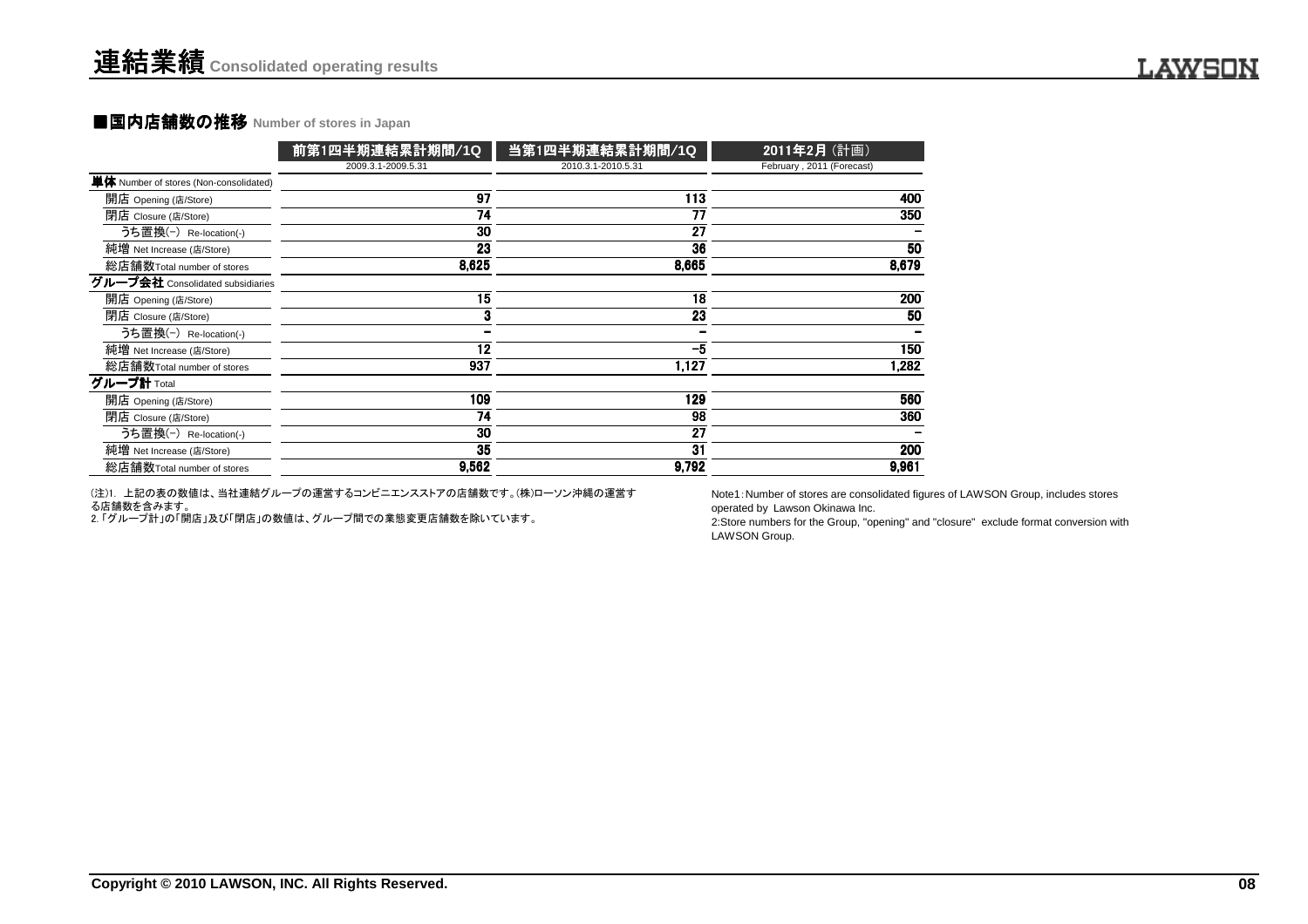## **■タイプ別店舗数** Number of stores by store type

|                                               | 2009年5月   |           |         |           | 2010年5月<br>2010年2月<br>May, 2010<br>February, 2010 |           | 期中増加店舗数                 |
|-----------------------------------------------|-----------|-----------|---------|-----------|---------------------------------------------------|-----------|-------------------------|
|                                               | May, 2009 |           |         |           |                                                   |           | Net increase (decrease) |
|                                               | 店/Store   | 構成比/Share | 店/Store | 構成比/Share | 店/Store                                           | 構成比/Share | 店/Store                 |
| 直営店 Company - owned stores                    |           |           |         |           |                                                   |           |                         |
| ローソン LAWSON                                   | 281       | 2.9%      | 207     | 2.1%      | 206                                               | 2.1%      | $-1$                    |
| ナチュラルローソン NATURAL LAWSON                      | 70        | 0.7%      | 62      | 0.6%      | 63                                                | 0.6%      |                         |
| ローソンストア100·SHOP99<br>LAWSON STORE100 · SHOP99 | 821       | 8.6%      | 829     | 8.5%      | 811                                               | 8.3%      | $-18$                   |
| 小計 Subtotal                                   | 1,172     | 12.3%     | 1,098   | 11.2%     | 1,080                                             | 11.0%     | $-18$                   |
| 加盟店 Franchised Stores                         |           |           |         |           |                                                   |           |                         |
| Bタイプ Type B                                   | 1,314     | 13.7%     | 1,258   | 12.9%     | 1.244                                             | 12.7%     | $-14$                   |
| Gタイプ Type G                                   | 2,021     | 21.1%     | 2.001   | 20.5%     | 2,002                                             | 20.4%     |                         |
| $C$ タイプ $Type C$                              | 4,916     | 51.4%     | 5,074   | 52.0%     | 5,122                                             | 52.3%     | 48                      |
| ナチュラルローソン NATURAL LAWSON                      | 23        | 0.2%      | 27      | 0.3%      | 28                                                | 0.3%      |                         |
| ローソンストア100·SHOP99<br>LAWSON STORE100 · SHOP99 | 116       | 1.2%      | 167     | 1.7%      | 178                                               | 1.8%      | 11                      |
| 小計 Subtotal                                   | 8,390     | 87.7%     | 8,527   | 87.4%     | 8,574                                             | 87.6%     | 47                      |
| エリアFC * Area franchised stores*               |           |           | 136     | 1.4%      | 138                                               | 1.4%      | $\overline{2}$          |
| 国内グループ計 Total                                 | 9,562     | 100.0%    | 9,761   | 100.0%    | 9,792                                             | 100.0%    | 31                      |
| ⇒₩□ いいお埋の置巻士は広葉数本もリナナ                         |           |           |         |           |                                                   |           |                         |

\*㈱ローソン沖縄の運営する店舗数であります。

\*The number of LAWSON stores operated by equity-method affiliate LAWSON Okinawa, Inc. in Okinawa prefecture.

## ■持分法適用関連会社の運営する店舗数状況 Number of stores of equity method affiliate by region<br>→

|                                                 | 2009年3月     | 2009年12月       | 2010年3月     | 期中増加店舗数                 |
|-------------------------------------------------|-------------|----------------|-------------|-------------------------|
|                                                 | March, 2009 | December, 2009 | March, 2010 | Net increase (decrease) |
|                                                 | 店/Store     | 店/Store        | 店/Store     | 店/Store                 |
| 上海華聯羅森有限公司<br>SHANGHAI HUALIAN LAWSON CO., LTD. | 294         | 300            | 305         |                         |

(注)決算月は12月です。

Note:This company has a December 31 fiscal year-end.

|                                      | 2009年5月   | 2010年2月        | 2010年5月   | 期中増加店舗数                 |
|--------------------------------------|-----------|----------------|-----------|-------------------------|
|                                      | Mav. 2009 | February, 2010 | May, 2010 | Net increase (decrease) |
|                                      | 店/Store   | 店/Store        | 店/Store   | 店/Store                 |
| <b>(株)ローソン沖縄</b> LAWSON Okinawa, Inc |           | 136            | 138       |                         |
|                                      |           |                |           |                         |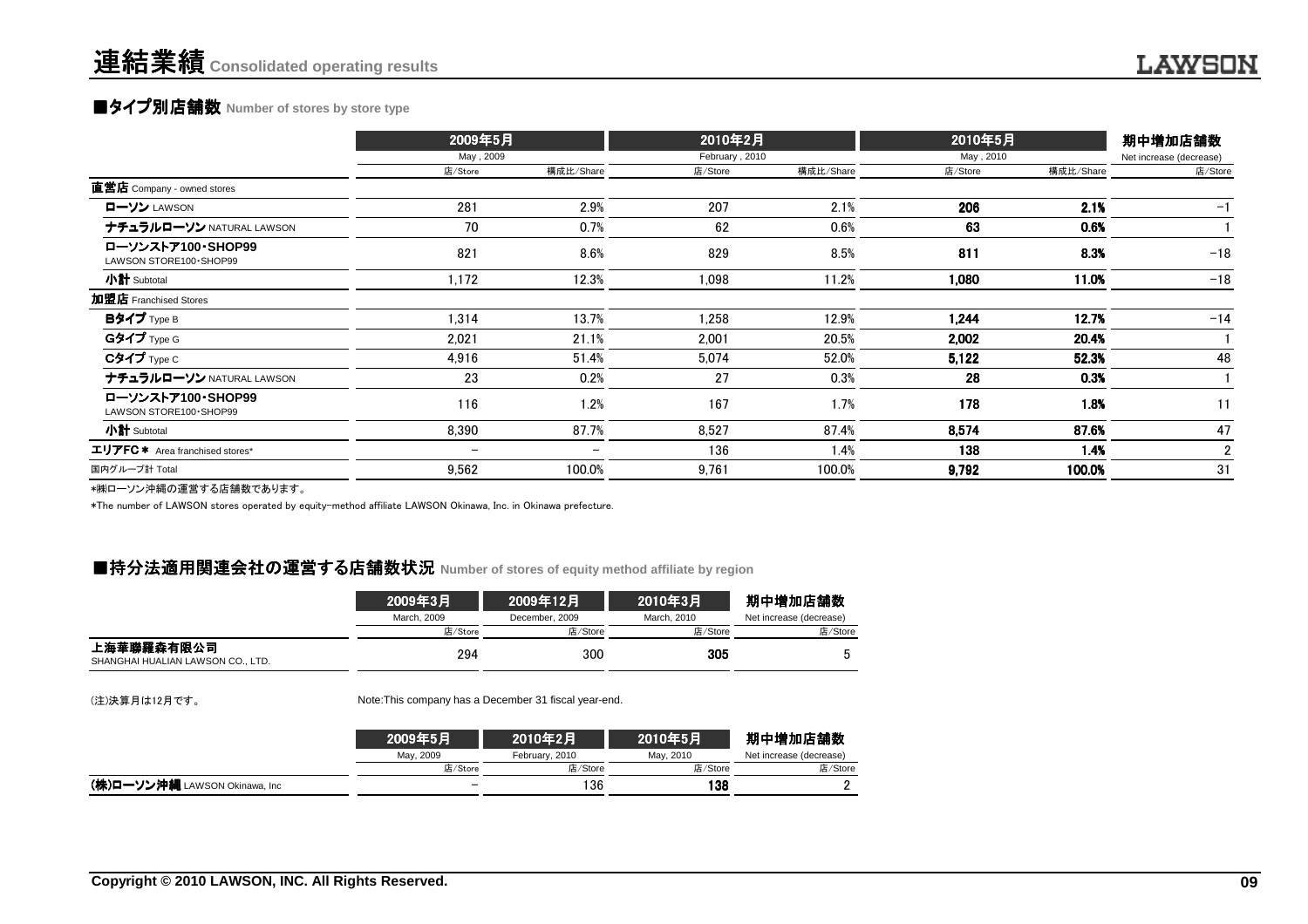### ■都道府県別店舗分布状況 Number of stores by region and prefecture

|                           |              |               |                                   |         |         | 2010年5月                           |                 | 増減                       |                                   |                          |
|---------------------------|--------------|---------------|-----------------------------------|---------|---------|-----------------------------------|-----------------|--------------------------|-----------------------------------|--------------------------|
|                           |              |               | February, 2010                    |         |         | May, 2010                         |                 |                          | Net increase (decrease)           |                          |
|                           |              | ローソン          | ローソンストア<br>100/SHOP99             | グループ計   | ローソン    | ローソンストア<br>100/SHOP99             | グループ計           | ローソン                     | ローソンストア<br>100/SHOP99             | グループ計                    |
|                           |              | <b>LAWSON</b> | <b>LAWSON STORE</b><br>100/SHOP99 | Total   | LAWSON  | <b>LAWSON STORE</b><br>100/SHOP99 | Total           | LAWSON                   | <b>LAWSON STORE</b><br>100/SHOP99 | Total                    |
|                           |              | 店/Store       | 店/Store                           | 店/Store | 店/Store | 店/Store                           | 店/Store         | 店/Store                  | 店/Store                           | 店/Store                  |
| 北海道 Hokkaido              | 北海道 Hokkaido | 518           | $\qquad \qquad -$                 | 518     | 528     | $\qquad \qquad -$                 | 528             | 10                       | $\overline{\phantom{0}}$          | 10                       |
| 東北 Tohoku                 | 青森 Aomori    | 167           | $\overline{\phantom{0}}$          | 167     | 167     | $\overline{\phantom{a}}$          | 167             | $-$                      | $-$                               | $\overline{\phantom{0}}$ |
|                           | 岩手 Iwate     | 161           | $\qquad \qquad -$                 | 161     | 161     | $\overline{\phantom{a}}$          | 161             | $\overline{\phantom{0}}$ | $\overline{\phantom{m}}$          |                          |
|                           | 宫城 Miyagi    | 166           | 27                                | 193     | 163     | 26                                | 189             | $-3$                     | $-1$                              | $-4$                     |
|                           | 秋田 Akita     | 148           | $\overline{\phantom{m}}$          | 148     | 151     | $\overline{\phantom{a}}$          | 151             | $\mathfrak{3}$           | $\overline{\phantom{a}}$          | 3                        |
|                           | 山形 Yamagata  | 59            | $\overline{\phantom{0}}$          | 59      | 59      | $\overline{\phantom{a}}$          | 59              | $\overline{\phantom{0}}$ | $\overline{\phantom{0}}$          |                          |
|                           | 福島 Fukushima | 95            | 5                                 | 100     | 94      | 5                                 | 99              | $-1$                     | $\overline{\phantom{0}}$          | $-1$                     |
|                           | 小計 Sub total | 796           | 32                                | 828     | 795     | 31                                | 826             | $-1$                     | $-1$                              | $-2$                     |
| 関東 Kanto                  | 茨城 Ibaraki   | 100           | 5                                 | 105     | 101     | 5                                 | 106             |                          | $-$                               | $\mathbf{1}$             |
|                           | 栃木 Tochigi   | 106           | $\overline{\phantom{m}}$          | 106     | 107     | $\overline{\phantom{m}}$          | 107             |                          | $\overline{\phantom{m}}$          | $\mathbf{1}$             |
|                           | 群馬 Gunma     | 65            | $\overline{\phantom{m}}$          | 65      | 66      | $\overline{\phantom{m}}$          | 66              |                          | $-$                               | $\mathbf{1}$             |
|                           | 埼玉 Saitama   | 327           | 47                                | 374     | 324     | 46                                | 370             | $-3$                     | $-1$                              | $-4$                     |
|                           | 千葉 Chiba     | 290           | 61                                | 351     | 289     | 59                                | 348             | $-1$                     | $-2$                              | $-3$                     |
|                           | 東京 Tokyo     | 903           | 351                               | 1,254   | 911     | 349                               | 1,260           | 8                        | $-2$                              | $\boldsymbol{6}$         |
|                           | 神奈川 Kanagawa | 501           | 163                               | 664     | 500     | 163                               | 663             | $-1$                     | $\overline{\phantom{0}}$          | $-1$                     |
|                           | 小計 Sub total | 2,292         | 627                               | 2,919   | 2,298   | 622                               | 2,920           | 6                        | $-5$                              | $\mathbf{1}$             |
| 甲信越 Koshinetsu 新潟 Niigata |              | 104           | $\overline{\phantom{0}}$          | 104     | 105     | $\overline{\phantom{a}}$          | 105             |                          | $\overline{\phantom{0}}$          |                          |
|                           | 山梨 Yamanashi | 66            | $\overline{\phantom{0}}$          | 66      | 67      | $\overline{\phantom{a}}$          | 67              |                          | $\overline{\phantom{0}}$          |                          |
|                           | 長野 Nagano    | 133           | $\overline{\phantom{m}}$          | 133     | 131     | $\overline{\phantom{m}}$          | 131             | $-2$                     | $-$                               | $-2$                     |
|                           | 小計 Sub total | 303           | $\overline{\phantom{0}}$          | 303     | 303     | $\overline{\phantom{a}}$          | 303             | $\!-$                    | $\overline{\phantom{0}}$          | $\overline{\phantom{0}}$ |
| 北陸 Hokuriku               | 富山 Toyama    | 111           | $\overline{\phantom{a}}$          | 111     | 112     | $\overline{\phantom{m}}$          | $\frac{1}{112}$ | $\mathbf{1}$             | $\overline{\phantom{0}}$          | $\mathbf{1}$             |
|                           | 石川 Ishikawa  | 85            | $\overline{\phantom{m}}$          | 85      | 86      | $\overline{\phantom{m}}$          | 86              |                          | $\overline{\phantom{m}}$          | $\mathbf{1}$             |
|                           | 福井 Fukui     | 96            | $\overline{\phantom{m}}$          | 96      | 99      | $\overline{\phantom{a}}$          | 99              | 3                        | $\overline{\phantom{m}}$          | $\overline{3}$           |
|                           | 小計 Sub total | 292           | $\overline{\phantom{m}}$          | 292     | 297     | $\overline{\phantom{m}}$          | 297             | $\overline{5}$           | $\overline{\phantom{m}}$          | $\overline{5}$           |
| 東海 Tokai                  | 静岡 Shizuoka  | 159           | 14                                | 173     | 159     | 13                                | 172             | $\overline{\phantom{m}}$ | $-1$                              | $-1$                     |
|                           | 愛知 Aichi     | 340           | 106                               | 446     | 347     | 108                               | 455             | $\overline{7}$           | $\overline{2}$                    | $\boldsymbol{9}$         |
|                           | 岐阜 Gifu      | 111           | 6                                 | 117     | 113     | 6                                 | 119             | $\overline{2}$           | $-$                               | $\overline{2}$           |
|                           | 三重 Mie       | 90            | $\overline{\phantom{m}}$          | 90      | 91      | $\overline{\phantom{a}}$          | 91              | $\mathbf{1}$             | $-$                               | $\mathbf{1}$             |
|                           | 小計 Sub total | 700           | 126                               | 826     | 710     | 127                               | 837             | 10                       |                                   | 11                       |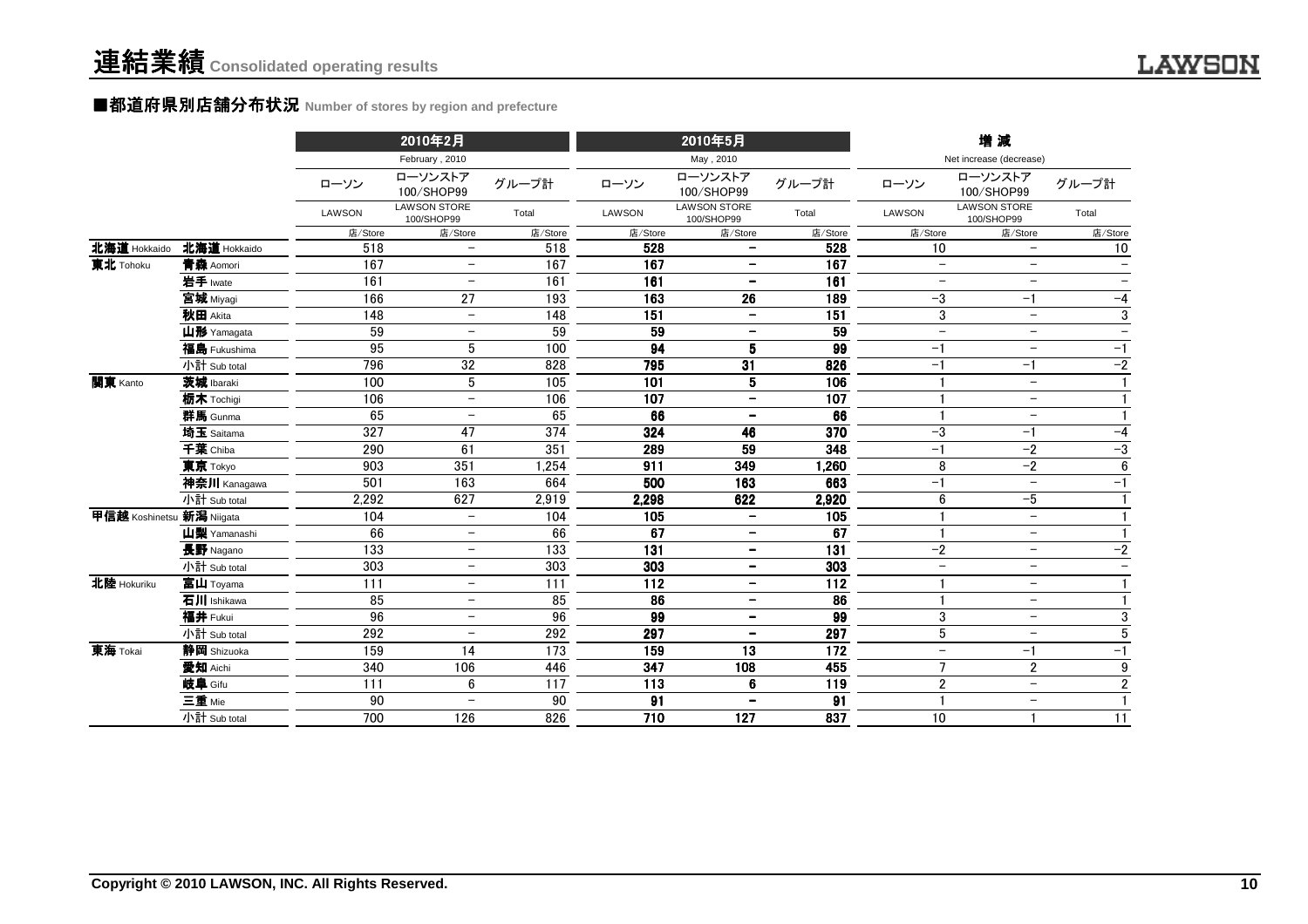#### ■都道府県別店舗分布状況 **Number of stores by region and prefecture**

|            |                                                      |               | 2010年2月                           |                 |                 | 2010年5月                           |                 |                          | 増減                                |                          |
|------------|------------------------------------------------------|---------------|-----------------------------------|-----------------|-----------------|-----------------------------------|-----------------|--------------------------|-----------------------------------|--------------------------|
|            |                                                      |               | February, 2010                    |                 |                 | May, 2010                         |                 |                          | Net increase (decrease)           |                          |
|            |                                                      | ローソン          | ローソンストア<br>100/SHOP99             | グループ計           | ローソン            | ローソンストア<br>100/SHOP99             | グループ計           | ローソン                     | ローソンストア<br>100/SHOP99             | グループ計                    |
|            |                                                      | <b>LAWSON</b> | <b>LAWSON STORE</b><br>100/SHOP99 | Total           | LAWSON          | <b>LAWSON STORE</b><br>100/SHOP99 | Total           | LAWSON                   | <b>LAWSON STORE</b><br>100/SHOP99 | Total                    |
|            |                                                      | 店/Store       | 店/Store                           | 店/Store         | 店/Store         | 店/Store                           | 店/Store         | 店/Store                  | 店/Store                           | 店/Store                  |
| 近畿 Kinki   | 滋賀 Shiga                                             | 123           | $\overline{\phantom{m}}$          | 123             | 123             |                                   | 123             | $\overline{\phantom{m}}$ | $-$                               |                          |
|            | 京都 Kyoto                                             | 207           | 38                                | 245             | 209             | 38                                | 247             | $\overline{2}$           | $\overline{\phantom{m}}$          | $\overline{2}$           |
|            | 大阪 Osaka                                             | 818           | 136                               | 954             | 816             | 134                               | 950             | $-2$                     | $-2$                              | $-4$                     |
|            | 兵庫 Hyogo                                             | 508           | 34                                | 542             | 506             | 35                                | 541             | $-2$                     | $\mathbf{1}$                      | $-1$                     |
|            | 奈良 Nara                                              | 99            | 3                                 | 102             | 98              | $\mathbf 2$                       | 100             | $-1$                     | $-1$                              | $-2$                     |
|            | 和歌山 Wakayama                                         | 109           | $\overline{\phantom{0}}$          | 109             | 110             | $\qquad \qquad -$                 | 110             |                          | $\overline{\phantom{0}}$          | $\mathbf{1}$             |
|            | 小計 Sub total                                         | 1.864         | 211                               | 2,075           | 1,862           | 209                               | 2,071           | $-2$                     | $-2$                              | $-4$                     |
| 中国 Chugoku | 鳥取 Tottori                                           | 89            | $\overline{\phantom{m}}$          | 89              | 88              | $\overline{\phantom{a}}$          | 88              | $-1$                     | $\overline{\phantom{m}}$          | $-1$                     |
|            | 島根 Shimane                                           | 87            | $\qquad \qquad -$                 | 87              | 89              | $\overline{\phantom{a}}$          | 89              | $\overline{2}$           | $\overline{\phantom{m}}$          | $\overline{\mathbf{c}}$  |
|            | 岡山 Okayama                                           | 123           | $\overline{\phantom{a}}$          | 123             | 122             | $\overline{\phantom{a}}$          | 122             | $-1$                     | $\overline{\phantom{0}}$          | $-1$                     |
|            | 広島 Hiroshima                                         | 140           | $\overline{\phantom{m}}$          | 140             | 143             | $\overline{\phantom{a}}$          | 143             | 3                        | $\overline{\phantom{m}}$          | $\overline{3}$           |
|            | $\mathbf{\mathsf{H}}\mathbf{\mathsf{\Pi}}$ Yamaguchi | 109           | $\overline{\phantom{0}}$          | 109             | 111             | $\overline{\phantom{a}}$          | 111             | $\overline{2}$           | $-$                               | $\overline{2}$           |
|            | 小計 Sub total                                         | 548           | $\overline{\phantom{m}}$          | 548             | 553             | $\overline{\phantom{a}}$          | 553             | $\sqrt{5}$               | $\overline{\phantom{m}}$          | $\overline{5}$           |
| 四国 Shikoku | 徳島 Tokushima                                         | 105           | $\overline{\phantom{m}}$          | 105             | 104             | $\overline{\phantom{m}}$          | 104             | $-1$                     | $\overline{\phantom{0}}$          | $-1$                     |
|            | 香川 Kagawa                                            | 97            | $\overline{\phantom{0}}$          | 97              | 97              | $\qquad \qquad -$                 | 97              | $\overline{\phantom{0}}$ | $-$                               | $\overline{\phantom{0}}$ |
|            | 愛媛 Ehime                                             | 156           | $\overline{\phantom{0}}$          | 156             | 156             | $\overline{\phantom{a}}$          | 156             | $\overline{\phantom{m}}$ | $\overline{\phantom{m}}$          | $\overline{\phantom{m}}$ |
|            | 高知 Kouchi                                            | 58            | $\overline{\phantom{0}}$          | $\overline{58}$ | $\overline{57}$ | $\overline{\phantom{a}}$          | $\overline{57}$ | $-1$                     | $\overline{\phantom{m}}$          | $-1$                     |
|            | 小計 Sub total                                         | 416           | $\overline{\phantom{m}}$          | 416             | 414             | $\overline{\phantom{a}}$          | 414             | $-2$                     | $\overline{\phantom{0}}$          | $-2$                     |
| 九州 Kyusyu  | 福岡 Fukuoka                                           | 339           | -                                 | 339             | 343             | $\overline{\phantom{m}}$          | 343             | 4                        | $\overline{\phantom{m}}$          | $\overline{4}$           |
|            | 佐賀 Saga                                              | 60            | $\overline{\phantom{m}}$          | 60              | 59              | $\overline{\phantom{m}}$          | 59              | $-1$                     | $-$                               | $-1$                     |
|            | 長崎 Nagasaki                                          | 85            | $\overline{\phantom{0}}$          | 85              | $\overline{86}$ | $\overline{\phantom{m}}$          | $\overline{86}$ |                          | $\overline{\phantom{m}}$          | $\overline{1}$           |
|            | 熊本 Kumamoto                                          | 91            | $\overline{\phantom{m}}$          | $\overline{91}$ | 91              | $\qquad \qquad \blacksquare$      | $\overline{91}$ | $\overline{\phantom{m}}$ | $\overline{\phantom{0}}$          | $\overline{\phantom{m}}$ |
|            | 大分 Oita                                              | 136           | $\overline{\phantom{m}}$          | 136             | 137             | $\overline{\phantom{a}}$          | 137             |                          | $-$                               | $\mathbf{1}$             |
|            | 宮崎 Miyazaki                                          | 82            | $\overline{\phantom{m}}$          | 82              | 82              | $\qquad \qquad \blacksquare$      | 82              | $\overline{\phantom{m}}$ | $\overline{\phantom{m}}$          | $\overline{\phantom{m}}$ |
|            | 鹿児島 Kagoshima                                        | 107           | $\overline{\phantom{0}}$          | 107             | 107             | $\qquad \qquad -$                 | 107             | $\overline{\phantom{m}}$ | $\overline{\phantom{m}}$          |                          |
|            | 沖縄 Okinawa                                           | 136           | $\overline{\phantom{m}}$          | 136             | 138             | $\overline{\phantom{a}}$          | 138             | $\overline{2}$           | $\overline{\phantom{m}}$          | $\mathbf{2}$             |
|            | 小計 Sub total                                         | 1,036         | $\overline{\phantom{a}}$          | 1,036           | 1,043           | $\overline{\phantom{a}}$          | 1,043           | $\overline{7}$           | $-$                               | $\overline{7}$           |
| 合計 Total   |                                                      | 8,765         | 996                               | 9,761           | 8,803           | 989                               | 9,792           | $\overline{38}$          | $-7$                              | $\overline{31}$          |

上記の表の数値は、当社連結グループの運営するコンビニエンスストアの店舗数です。㈱ローソン沖縄の Note:Number of stores are consolidated figures of LAWSON Group, include stores operated by LAWSON Okinawa.,Inc. 運営する店舗数を含みます。

**LAWSON**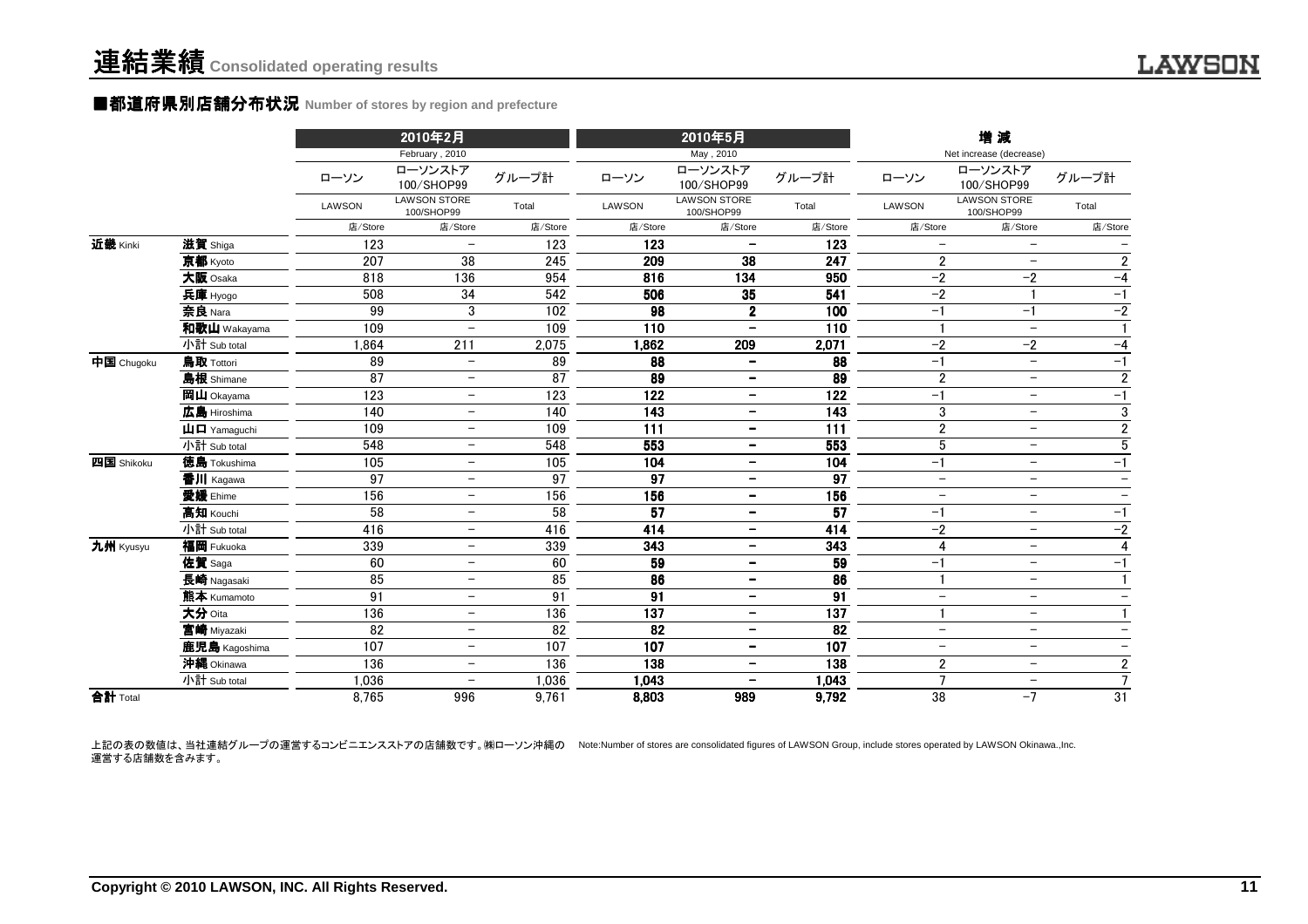### **■主な業績と予想** Results and forecasts for major financial indicators<br>
————————————————————

|                                                                 |                    | 2009年度/FY2009 | 2010年度/FY2010 |                                            |                    |                  |                           |                  |
|-----------------------------------------------------------------|--------------------|---------------|---------------|--------------------------------------------|--------------------|------------------|---------------------------|------------------|
|                                                                 | 第1四半期/1Q           |               | 通期/Full year  |                                            | 第1四半期/1Q           |                  | 通期計画/Full year (Forecast) |                  |
|                                                                 | 2009.3.1-5.31      | 前年比/YoY       |               | 2009.3.1-2010.2.28<br>前年比/YoY<br>金額/Amount |                    | 2010.3.1-5.31    | 2010.3.1-2011.2.28        |                  |
| チェーン全店売上高(億円)<br>Total net sales (Hundred millions of yen)      | 金額/Amount<br>3,710 | 104.1%        | 14,724        | 97.7%                                      | 金額/Amount<br>3,575 | 前年比/YoY<br>96.4% | 金額/Amount<br>14,700       | 前年比/YoY<br>99.8% |
| 营業総収入(億円)<br>Total operating revenues (Hundred millions of yen) | 690                | 101.8%        | 2,715         | 97.1%                                      | 635                | 92.1%            | 2,600                     | 95.8%            |
| 営業利益(億円)<br>Operating profit (Hundred millions of yen)          | 107                | 95.5%         | 449           | 95.9%                                      | 99                 | 92.2%            | 448                       | 99.6%            |
| 経常利益(億円)<br>Recurring profit (Hundred millions of yen)          | 107                | 94.2%         | 445           | 94.2%                                      | 98                 | 91.5%            | 437                       | 98.0%            |
| 四半期(当期)純利益(億円)<br>Net profit (Hundred millions of yen)          | 35                 | 68.7%         | 206           | 93.6%                                      | 40                 | 113.6%           | 219                       | 106.0%           |
| 1株当たり四半期(当期)純利益(円)<br>Net profit per share (yen)                |                    | 35.87         | 208.38        |                                            | 40.74              |                  | 220.83                    |                  |
| 純資産(億円)<br>Net assets (Hundred millions of yen)                 |                    | 1,912         | 2,005         |                                            | 1,966              |                  |                           |                  |
| 総資産(億円)<br>Total assets (Hundred millions of yen)               |                    | 4,321         | 4,204         |                                            | 4,517              |                  |                           |                  |
| 1株当たり純資産(円)<br>Net assets per share (yen)                       |                    | 1,925.87      | 2,018.39      |                                            | 1,979.14           |                  |                           |                  |
| 総資産四半期(当期)純利益率<br><b>ROA</b>                                    |                    | 0.9%          |               | 5.0%                                       |                    | 0.9%             |                           |                  |
| 自己資本四半期(当期)純利益率<br>ROE                                          |                    | 1.8%          |               | 10.5%                                      | 2.0%               |                  |                           |                  |
| 流動比率<br>Current ratio                                           |                    | 78.4%         |               | 70.6%                                      |                    | 72.6%            |                           |                  |
| 固定比率<br>Fixed ratio                                             | 149.5%             |               | 154.4%        |                                            |                    | 160.1%           |                           |                  |
| 自己資本比率<br>Capital adequacy ratio                                |                    | 44.2%         | 47.6%         |                                            | 43.5%              |                  |                           |                  |
| 総店舗数<br>Number of stores (Store)                                |                    | 8,625         | 8,629         |                                            | 8,665              |                  | 8,679                     |                  |

(注)1.営業総収入は直営店売上高、加盟店からの収入等の合計です。 2.通期計画の1株当たり当期純利益に関しては、2010年5月31日現在の期末発行済株式数を用いて算出しております。

Note1:The operating revenues includes total sales of company-owned stores and royalties from franchised stores.

2:Forecast net profit per share in the full-year plan is calculated based on the number of outstanding share as of May 31,2010.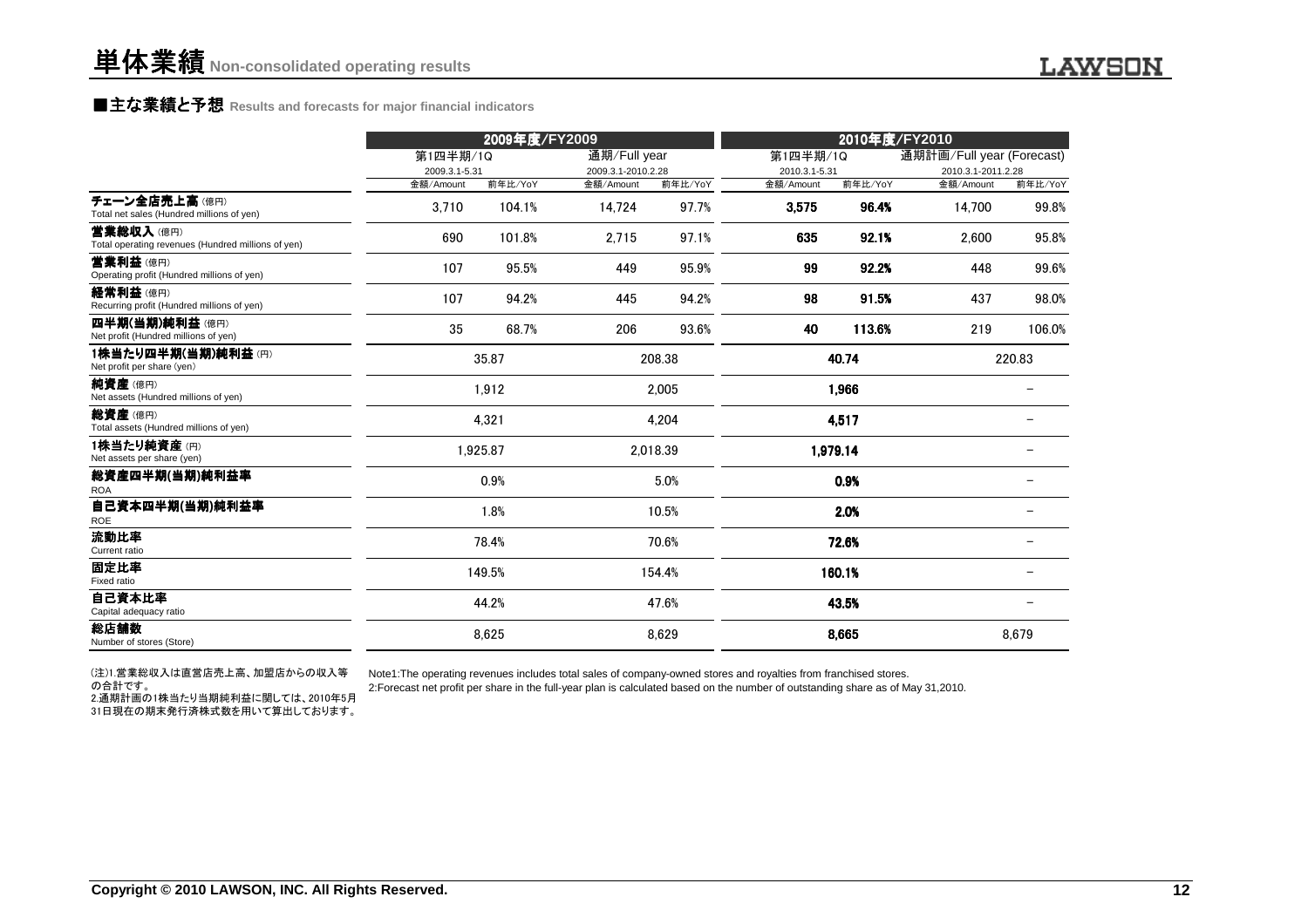## ■損益計算書 **Non-consolidated statement of income**

|                                                                    | 前第1四半期累計期間/1Q                      | 当第1四半期累計期間/1Q                     | 增減                  |
|--------------------------------------------------------------------|------------------------------------|-----------------------------------|---------------------|
|                                                                    | Previous period 2009.3.1-2009.5.31 | Current period 2010.3.1-2010.5.31 | Increase (Decrease) |
|                                                                    | 百万円/Millions of yen                | 百万円/Millions of yen               | 百万円/Millions of yen |
| 営業収入 Operating revenues                                            | 51,722                             | 50,960                            | $-761$              |
| 加盟店からの収入 Franchise commission from franchised stores               | 46,141                             | 45,540                            | $-601$              |
| 加盟店売上高 Net sales reported by franchised stores                     | 353,728                            | 344,968                           | $-8,760$            |
| 全店売上高 Total net sales of Lawson stores including franchised stores | 371,063                            | 357,591                           | $-13,471$           |
| その他の営業収入 Other                                                     | 5,580                              | 5.420                             | $-160$              |
| 売上高 Net sales                                                      | 17,334                             | 12,623                            | $-4,711$            |
| 営業総収入 Total operating revenues                                     | 69,057                             | 63,583                            | $-5,473$            |
| 売上原価 Cost of goods sold                                            | 12,495                             | 8.944                             | $-3,551$            |
| 売上総利益 Gross profit on sales                                        | 4,839                              | 3,678                             | $-1,160$            |
| 営業総利益 Operating gross profit                                       | 56,561                             | 54,639                            | $-1,922$            |
| 販売費及び一般管理費 Selling, general and administrative expenses            | 45,769                             | 44,690                            | $-1,079$            |
| 営業利益 Operating profit                                              | 10,792                             | 9.949                             | $-842$              |
| 営業外収益 Non-operating income                                         | 377                                | 426                               | 49                  |
| 営業外費用 Non-operating expense                                        | 419                                | 539                               | 120                 |
| 経常利益 Recurring profit                                              | 10,750                             | 9.836                             | $-913$              |
| 特別利益 Special gains                                                 | 29                                 | 73                                | 44                  |
| 特別損失 Special losses                                                | 2,708                              | 2,848                             | 140                 |
| 税引前四半期純利益 Income before income taxes and minority interests        | 8,071                              | 7,062                             | $-1,008$            |
| 法人税等                                                               | 4,513                              | 3,021                             | $-1,492$            |
| 四半期純利益 Net profit                                                  | 3,557                              | 4,040                             | 483                 |

### ■販売管理費及び一般管理費の主な明細 Selling, general and administrative expenses<br>-

|                                                                    | 前第1四半期累計期間/1Q                      | 当第1四半期累計期間/1Q                     | 増減                  |
|--------------------------------------------------------------------|------------------------------------|-----------------------------------|---------------------|
|                                                                    | Previous period 2009.3.1-2009.5.31 | Current period 2010.3.1-2010.5.31 | Increase (Decrease) |
|                                                                    | 百万円/Millions of yen                | 百万円/Millions of yen               | 百万円/Millions of yen |
| 地代家賃 Rent                                                          | 15.672                             | 16.437                            | 765                 |
| 人件費 Personnel expenses                                             | 9,694                              | 8.630                             | $-1.063$            |
| 動産リース料 Equipment lease                                             | 2,554                              | 1.658                             | $-896$              |
| 減価償却費(有形固定資産) Depreciation expenses (property and store equipment) | 4,048                              | 4,924                             | 876                 |
| 広告宣伝費 Advertising and promotional expenses                         | 2,332                              | 2,395                             | 63                  |
| その他 Other                                                          | 11.467                             | 10.642                            | $-824$              |
| 合計 Total                                                           | 45.769                             | 44,690                            | $-1.079$            |

**Copyright © 2010 LAWSON, INC. All Rights Reserved.**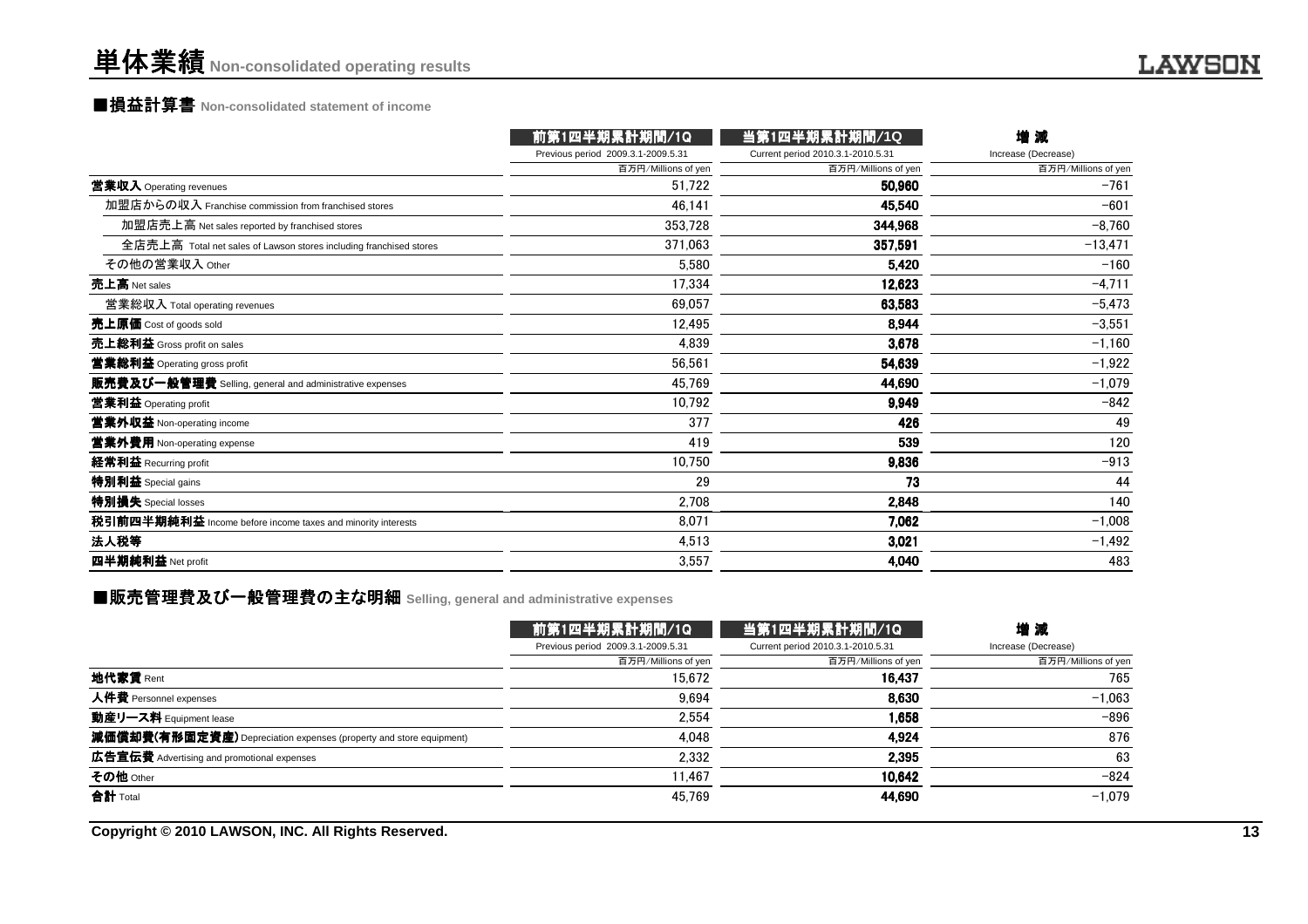| ■投融資の状況                                                                                                        | 前第1四半期累計期間/1Q                      | 当第1四半期累計期間/1Q                     | 通期計画                |  |
|----------------------------------------------------------------------------------------------------------------|------------------------------------|-----------------------------------|---------------------|--|
| Capital expenditure                                                                                            | Previous period 2009.3.1-2009.5.31 | Current period 2010.3.1-2010.5.31 | Forecas / 2011.2    |  |
|                                                                                                                | 百万円/Millions of yen                | 百万円/Millions of yen               | 百万円/Millions of yen |  |
| 新店投資 New store                                                                                                 | 3.490                              | 3,344                             | 12,000              |  |
| 既存店投資 Existing store                                                                                           | 1.522                              | 1,379                             | 10,000              |  |
| システム関連投資 IT                                                                                                    | 2.388                              | 2.213                             | 8.500               |  |
| その他 Other                                                                                                      | 189                                | 545                               | 500                 |  |
| 投資小計 Subtotal                                                                                                  | 7.589                              | 7.481                             | 31,000              |  |
| 出資 · 融資 Investments & loan                                                                                     | 444                                | 291                               | 6.000               |  |
| リース Lease                                                                                                      | 4.549                              | 2.181                             | 12.000              |  |
| 合計 Total                                                                                                       | 12,582                             | 9,953                             | 49,000              |  |
| 有形固定資産減価償却費 Depreciation of property and store equipment                                                       | 4.048                              | 4.924                             | 22.100              |  |
| 無形固定資産償却費 Depreciation of intangible assets                                                                    | 927                                | 1.759                             | 7.900               |  |
| 減価償却費計 Depreciation                                                                                            | 4,975                              | 6,683                             | 30,000              |  |
| 이 사이트 STATE STATE A STATE A STATE A STATE A STATE A STATE A STATE A STATE A STATE A STATE A STATE A STATE A ST |                                    |                                   |                     |  |

(注)1.リースは各会計期間に取得したリース物件の取得価額相当額を記載しております。

 2.新リース会計の適用により有形固定資産減価償却費には、売買処理されるリース物件の減価償却費を含んでおります。3..2010年度のリース債務の返済による支出は、2,443百万円です。

Note1:'Lease' is the amount of equivalency charge in each fiscal term.

 2:Depreciation of property and store equipment includes depreciation for leased property treated as a sale-and-purchase transactiondue to the application of new lease accounting standards in Japan.

3:The amount of repayments of lease obligations is 2,443 millions of yen in FY2010.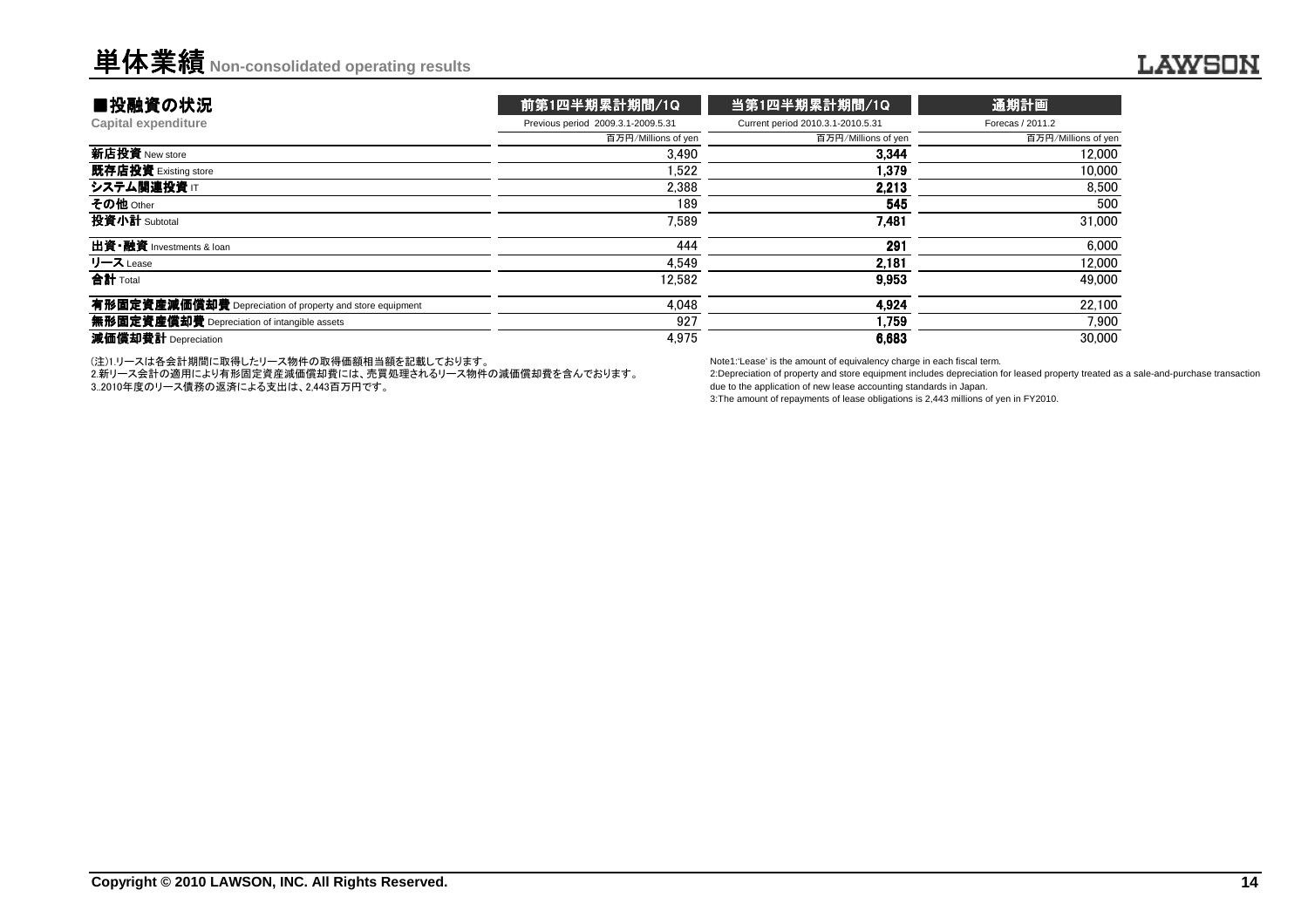## ■貸借対照表 **Balance sheet (Non-consolidated)**

|                                                                            | 前事業年度末<br>(2010年2月28日現在)                      | 当第1四半期会計期間末<br>(2010年5月31日現在)      | 増減                  |
|----------------------------------------------------------------------------|-----------------------------------------------|------------------------------------|---------------------|
|                                                                            | Previous fiscal term (As of February 28,2010) | Current period (As of May 31,2010) | Increase (Decrease) |
| [資産の部 Assets]                                                              | 百万円/Millions of yen                           | 百万円/Millions of yen                | 百万円/Millions of yen |
| 流動資産 Current assets                                                        | 111,412                                       | 137.536                            | 26,124              |
| 現金及び預金 Cash and bank deposits                                              | 53.862                                        | 88.643                             | 34.781              |
| 加盟店貸勘定 Accounts receivable - due from franchised stores                    | 20.767                                        | 14,246                             | $-6,521$            |
| 有価証券 Marketable securities                                                 | 2,500                                         | 2,500                              |                     |
| 商品 Merchandise inventories                                                 | 1.063                                         | 1,136                              | 72                  |
| 未収入金 Accounts receivable - other                                           | 21,484                                        | 21,191                             | $-292$              |
| 繰延税金資産 Deferred tax assets                                                 | 3.188                                         | 1,743                              | $-1,445$            |
| その他 Other                                                                  | 8.620                                         | 8,138                              | $-482$              |
| 貸倒引当金 Allowance for doubtful accounts                                      | $-74$                                         | $-63$                              | 11                  |
| 固定資産 Fixed assets                                                          | 309,031                                       | 314,223                            | 5,191               |
| 有形固定資産 Property and store equipment-at net book value                      | 133,828                                       | 137,702                            | 3,874               |
| ・建物及び構築物 Buildings and structures                                          | 89.812                                        | 88,913                             | $-898$              |
| ・車両運搬具及び工具器具備品 Vehicles, tools, furniture and fixtures                     | 11,708                                        | 11,321                             | $-387$              |
| •その他 Other                                                                 | 32,307                                        | 37,467                             | 5,159               |
| 無形固定資産 Intangible assets                                                   | 27.807                                        | 28.324                             | 517                 |
| 投資その他の資産 Investments and other                                             | 147.395                                       | 148,195                            | 800                 |
| •関係会社株式 Stocks of subsidiaries and affiliates                              | 18.301                                        | 18,479                             | 178                 |
| ・長期貸付金 Long-terms loans receivable                                         | 29.670                                        | 30,491                             | 820                 |
| ・差入保証金 Lease deposits                                                      | 79.338                                        | 78,980                             | $-358$              |
| ・繰延税金資産 Deferred tax assets                                                | 14,424                                        | 14.474                             | 50                  |
| •その他 Other                                                                 | 7.639                                         | 7.801                              | 162                 |
| •貸倒引当金 Allowance for doubtful accounts                                     | $-1,979$                                      | $-2,032$                           | $-52$               |
| 資産合計 Total Assets                                                          | 420.444                                       | 451,760                            | 31,315              |
| 有形固定資産の減価償却累計額<br>Accumulated depreciation of property and store equipment | 127,314                                       | 130,921                            | 3,607               |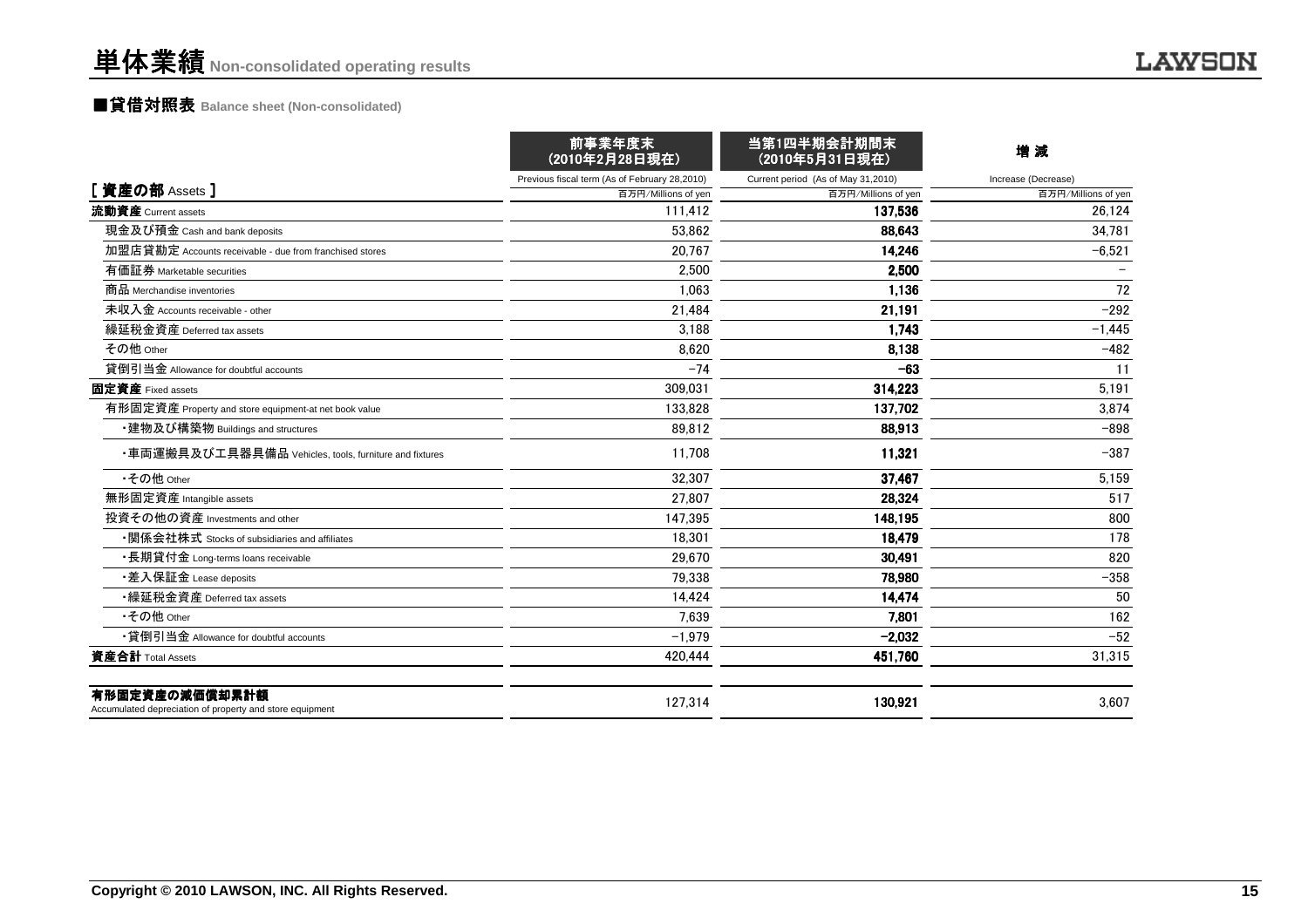## ■貸借対照表 **Balance sheet (Non-consolidated)**

|                                                                                             | 前事業年度末<br>(2010年2月28日現在)                      | 当第1四半期会計期間末<br>(2010年5月31日現在)      | 增減<br>Increase (Decrease) |  |
|---------------------------------------------------------------------------------------------|-----------------------------------------------|------------------------------------|---------------------------|--|
|                                                                                             | Previous fiscal term (As of February 28,2010) | Current period (As of May 31,2010) |                           |  |
| [負債の部 Liabilities]                                                                          | 百万円/Millions of yen                           | 百万円/Millions of yen                | 百万円/Millions of yen       |  |
| 流動負債 Current liabilities                                                                    | 157.764                                       | 189.422                            | 31,658                    |  |
| 買掛金 Accounts payable-trade                                                                  | 64.271                                        | 72,139                             | 7.867                     |  |
| 加盟店借勘定 Accounts payable-due to franchised stores                                            | 905                                           | 1,391                              | 485                       |  |
| 未払法人税等 Income taxes payable                                                                 | 8,812                                         | 1,709                              | $-7.103$                  |  |
| 預り金 Deposits received                                                                       | 55,999                                        | 90,979                             | 34,980                    |  |
| 賞与引当金 Accrued employees' bonuses                                                            | 2,629                                         | 1,171                              | $-1,458$                  |  |
| ポイント引当金 Provision for use of points granted                                                 | 2.095                                         | 1.582                              | $-513$                    |  |
| その他 Other                                                                                   | 23.050                                        | 20,449                             | $-2,600$                  |  |
| 固定負債 Long-term liabilities                                                                  | 62.173                                        | 65,720                             | 3.547                     |  |
| 退職給付引当金 Allowance for employees' retirement benefits                                        | 6,095                                         | 6,363                              | 268                       |  |
| 役員退職慰労引当金<br>Allowance for retirement benefits to executive officers and corporate auditors | 201                                           | 171                                | $-30$                     |  |
| 長期預り保証金 Deposits received from franchisees and lessees                                      | 38,735                                        | 38,486                             | $-248$                    |  |
| その他 Other                                                                                   | 17,140                                        | 20,699                             | 3,558                     |  |
| 負債合計 Total liabilities                                                                      | 219,937                                       | 255,143                            | 35,205                    |  |
| [純資産の部 Net assets]                                                                          |                                               |                                    |                           |  |
| 株主資本 Owners' equity                                                                         | 200.803                                       | 196,910                            | $-3,892$                  |  |
| 資本金 Common stock                                                                            | 58,506                                        | 58,506                             |                           |  |
| 資本剰余金 Capital surplus                                                                       | 41.520                                        | 41,520                             |                           |  |
| 利益剰余金 Retained earnings                                                                     | 102,490                                       | 98,597                             | $-3,892$                  |  |
| 自己株式 Treasury stock-at cost                                                                 | $-1,713$                                      | $-1,713$                           |                           |  |
| 評価・換算差額等 Valuation and translation adjustments                                              | $-643$                                        | $-642$                             | $\mathbf 0$               |  |
| その他有価証券評価差額金 Net unrealized gain on available-for-sale securities                           | $-8$                                          | -7                                 | 0                         |  |
| 土地再評価差額金 Land revaluation difference                                                        | $-634$                                        | $-634$                             |                           |  |
| 新株予約権 Stock acquisition rights                                                              | 346                                           | 348                                | $\boldsymbol{2}$          |  |
| 純資産合計 Total net assets                                                                      | 200.506                                       | 196,616                            | $-3,889$                  |  |
| 負債純資産合計 Total liabilities, and total net assets                                             | 420.444                                       | 451,760                            | 31,315                    |  |